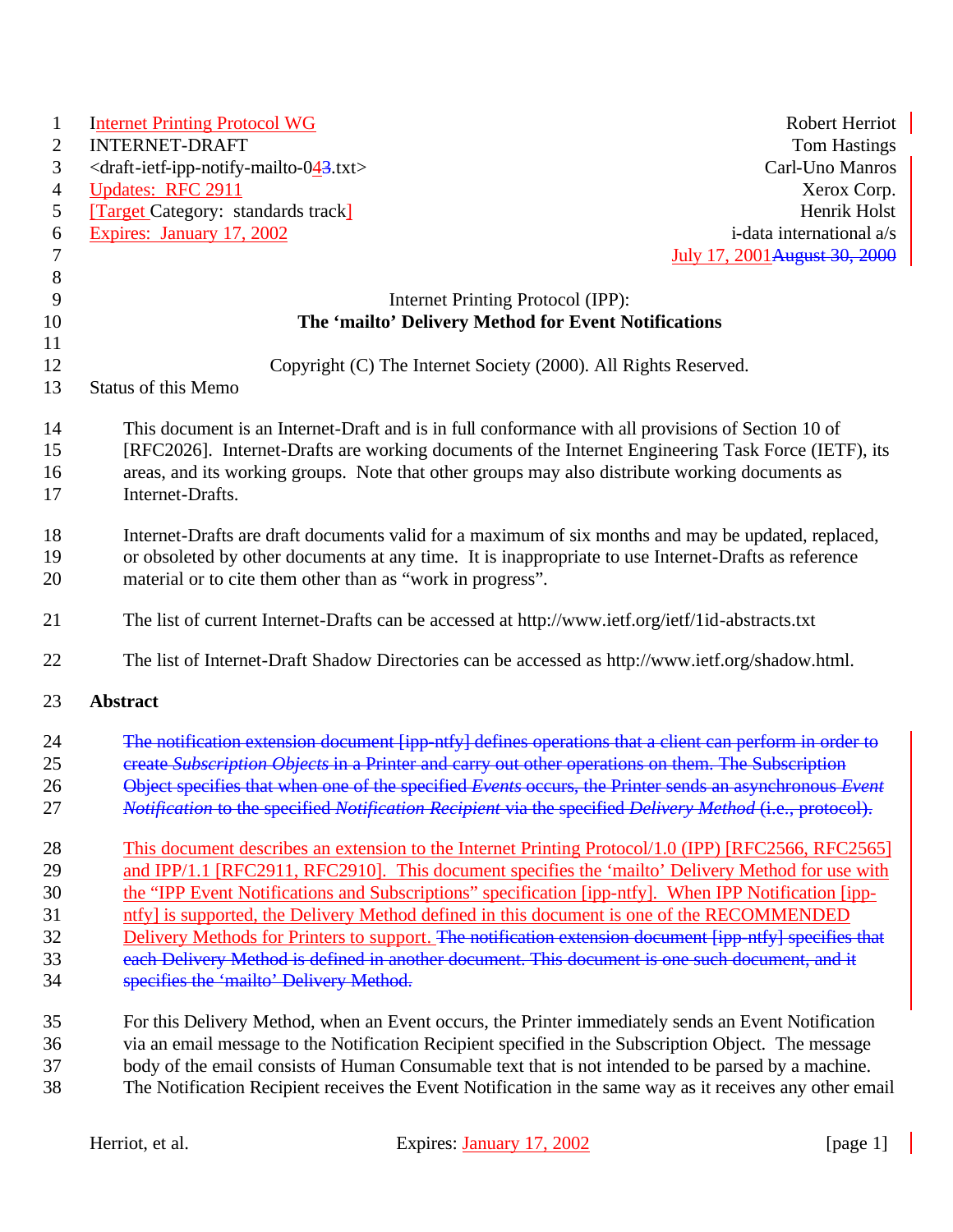$\mathcal{L}$ 

39 message.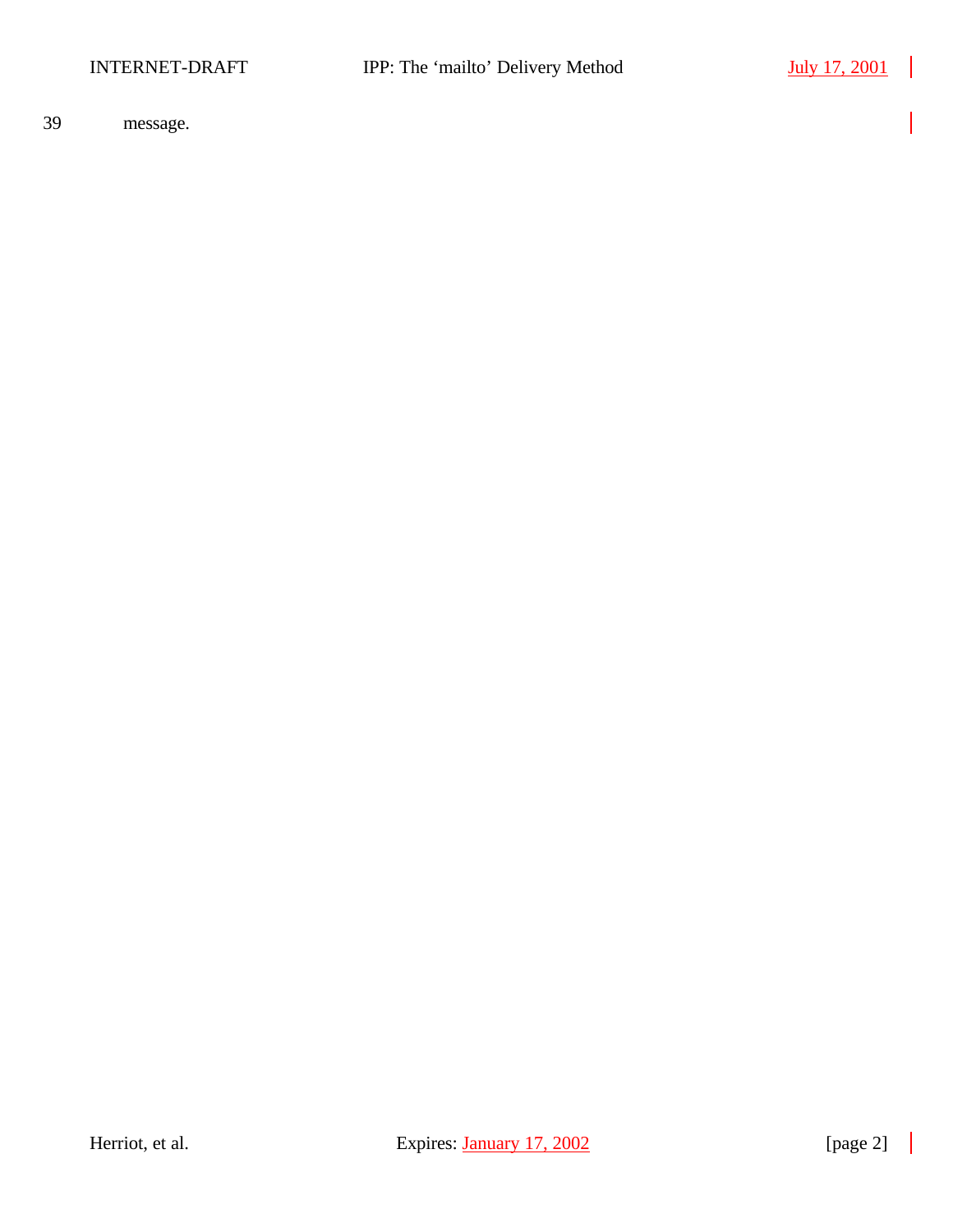| 40 | The basic set of IPP documents includes:                                                                     |
|----|--------------------------------------------------------------------------------------------------------------|
| 41 | <b>Design Goals for an Internet Printing Protocol [RFC2567]</b>                                              |
| 42 | Rationale for the Structure and Model and Protocol for the Internet Printing Protocol [RFC2568]              |
| 43 | Internet Printing Protocol/1.1: Model and Semantics [ipp-mod]                                                |
| 44 | Internet Printing Protocol/1.1: Encoding and Transport [ipp-pro]                                             |
| 45 | Internet Printing Protocol/1.1: Implementer's Guide [ipp-iig]                                                |
| 46 | Mapping between LPD and IPP Protocols [RFC2569]                                                              |
| 47 | Internet Printing Protocol (IPP): IPP Event Notification Specification [ipp-ntfy]                            |
| 48 |                                                                                                              |
| 49 | The "Design Goals for an Internet Printing Protocol" document takes a broad look at distributed              |
| 50 | printing functionality, and it enumerates real-life scenarios that help to clarify the features that need to |
| 51 | be included in a printing protocol for the Internet. It identifies requirements for three types of users:    |
| 52 | end users, operators, and administrators. It calls out a subset of end user requirements that are satisfied  |
| 53 | in IPP/1.0. A few OPTIONAL operator operations have been added to IPP/1.1.                                   |
| 54 | The "Rationale for the Structure and Model and Protocol for the Internet Printing Protocol" document         |
| 55 | describes IPP from a high level view, defines a roadmap for the various documents that form the suite of     |
| 56 | IPP specification documents, and gives background and rationale for the IETF working group's major           |
| 57 | decisions.                                                                                                   |
| 58 | The "Internet Printing Protocol/1.1: Model and Semantics" document describes a simplified model with         |
| 59 | abstract objects, their attributes, and their operations that are independent of encoding and transport. It  |
| 60 | introduces a Printer and a Job object. The Job object optionally supports multiple documents per Job.        |
| 61 | It also addresses security, internationalization, and directory issues.                                      |
| 62 | The "Internet Printing Protocol/1.1: Encoding and Transport" document is a formal mapping of the             |
| 63 | abstract operations and attributes defined in the model document onto HTTP/1.1 [RFC2616]. It defines         |
| 64 | the encoding rules for a new Internet MIME media type called "application/ipp". This document also           |
| 65 | defines the rules for transporting over HTTP a message body whose Content-Type is "application/ipp".         |
| 66 | This document also defines a new scheme named 'ipp' for identifying IPP printers and jobs.                   |
| 67 | The "Internet Printing Protocol/1.1: Implementer's Guide" document gives insight and advice to               |
| 68 | implementers of IPP clients and IPP objects. It is intended to help them understand IPP/1.1 and some         |
| 69 | of the considerations that may assist them in the design of their client and/or IPP object                   |
| 70 | implementations. For example, a typical order of processing requests is given, including error checking.     |
| 71 | Motivation for some of the specification decisions is also included.                                         |
| 72 | The "Mapping between LPD and IPP Protocols" document gives some advice to implementers of                    |
| 73 | gateways between IPP and LPD (Line Printer Daemon) implementations.                                          |
| 74 | The "Event Notification Specification" document describes an extension to the IPP/1.0, IPP/1.1, and          |
| 75 | future versions. This extension allows a client to subscribe to printing related Events. The Subscription    |
| 76 | Object specifies that when one of the specified Event occurs, the Printer sends an asynchronous Event        |
| 77 | Notification to the specified Notification Recipient via the specified Delivery Method (i.e., protocol). A   |
| 78 | elient associates Subscription Objects with a particular Job by performing the Create-Job-Subscriptions      |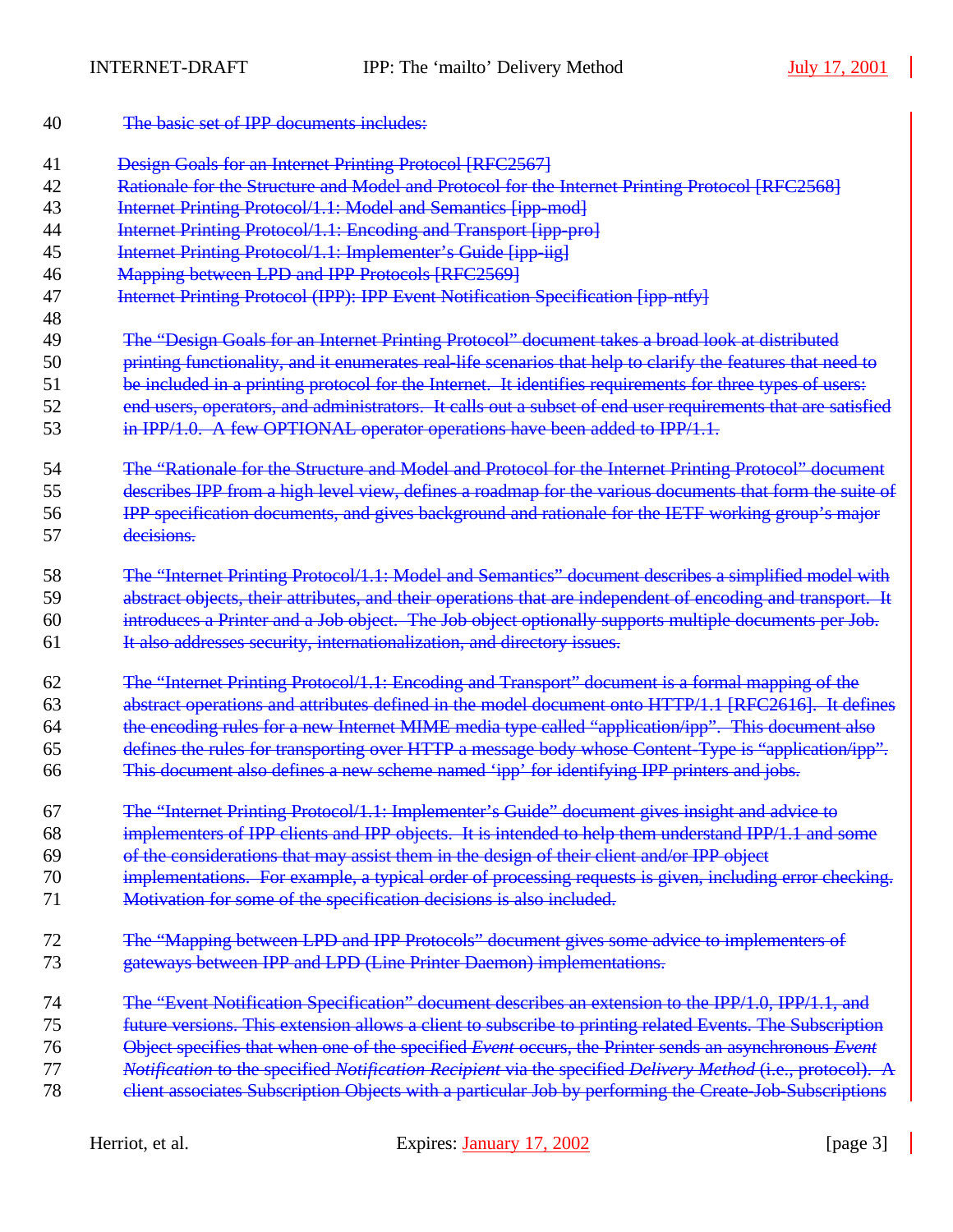- 79 operation or by submitting a Job with subscription information. A client associates Subscription Objects
- 80 with the Printer by performing a Create-Printer-Subscriptions operation. Four other operations are
- 81 defined for Subscription Objects: Get-Subscriptions-Attributes, Get-Subscriptions, Renew-Subscription,
- 82 and Cancel Subscription.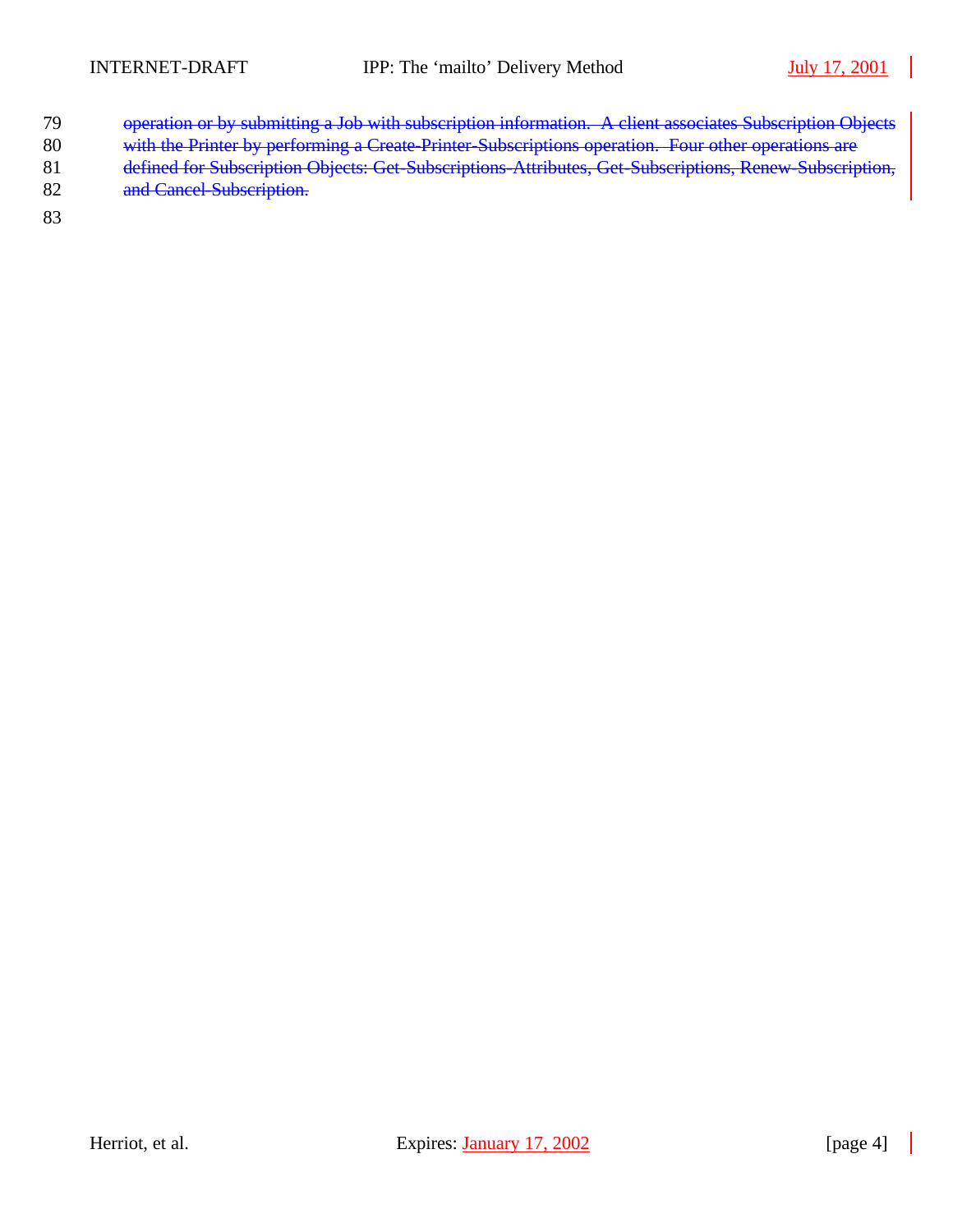#### **Table of Contents** 83

| 84  |                                                                                                        |  |
|-----|--------------------------------------------------------------------------------------------------------|--|
| 85  |                                                                                                        |  |
| 86  |                                                                                                        |  |
| 87  |                                                                                                        |  |
| 88  |                                                                                                        |  |
| 89  |                                                                                                        |  |
| 90  |                                                                                                        |  |
| 91  |                                                                                                        |  |
| 92  |                                                                                                        |  |
| 93  |                                                                                                        |  |
| 94  |                                                                                                        |  |
| 95  |                                                                                                        |  |
| 96  |                                                                                                        |  |
| 97  |                                                                                                        |  |
| 98  |                                                                                                        |  |
| 99  |                                                                                                        |  |
| 100 |                                                                                                        |  |
| 101 |                                                                                                        |  |
| 102 |                                                                                                        |  |
| 103 |                                                                                                        |  |
| 104 |                                                                                                        |  |
| 105 |                                                                                                        |  |
| 106 |                                                                                                        |  |
| 107 |                                                                                                        |  |
| 108 |                                                                                                        |  |
| 109 |                                                                                                        |  |
| 110 |                                                                                                        |  |
| 111 |                                                                                                        |  |
| 112 |                                                                                                        |  |
| 113 |                                                                                                        |  |
| 114 |                                                                                                        |  |
| 115 | 8.2 Additional uriScheme Attribute Value Registration for the "operations-supported" Printer Attribute |  |
| 116 | 22                                                                                                     |  |
| 117 |                                                                                                        |  |
| 118 |                                                                                                        |  |
|     |                                                                                                        |  |

| Herriot, et al. |  |  |  |
|-----------------|--|--|--|
|-----------------|--|--|--|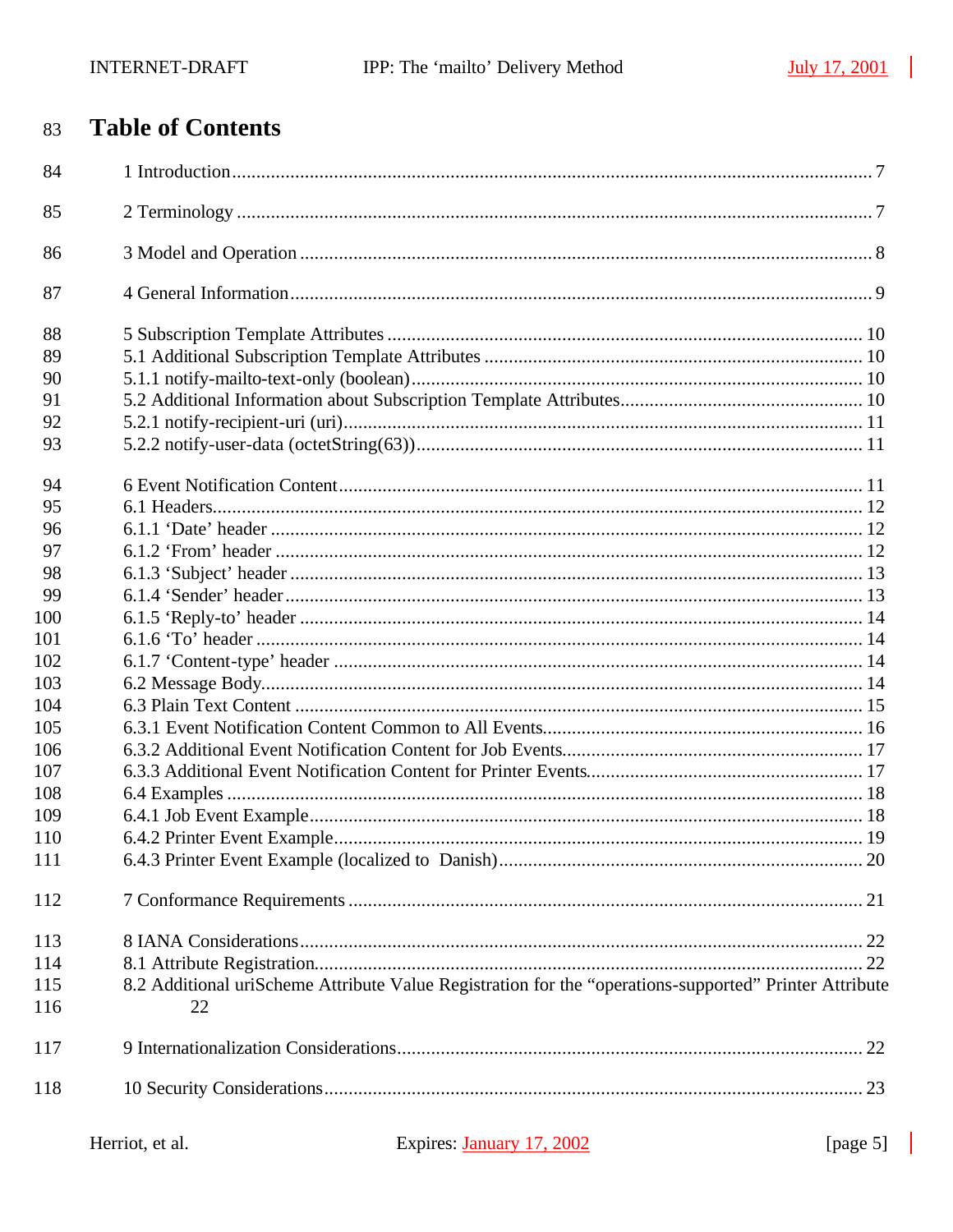| 123 | 124 Table of Tables |
|-----|---------------------|
| 122 |                     |
| 121 |                     |
| 120 |                     |
|     |                     |

|     | $124$ <b>Lattic VI Lattics</b> |  |
|-----|--------------------------------|--|
| 125 |                                |  |
| 126 |                                |  |
| 127 |                                |  |
| 128 |                                |  |
| 129 |                                |  |
| 130 |                                |  |
| 131 |                                |  |
| 132 |                                |  |
|     |                                |  |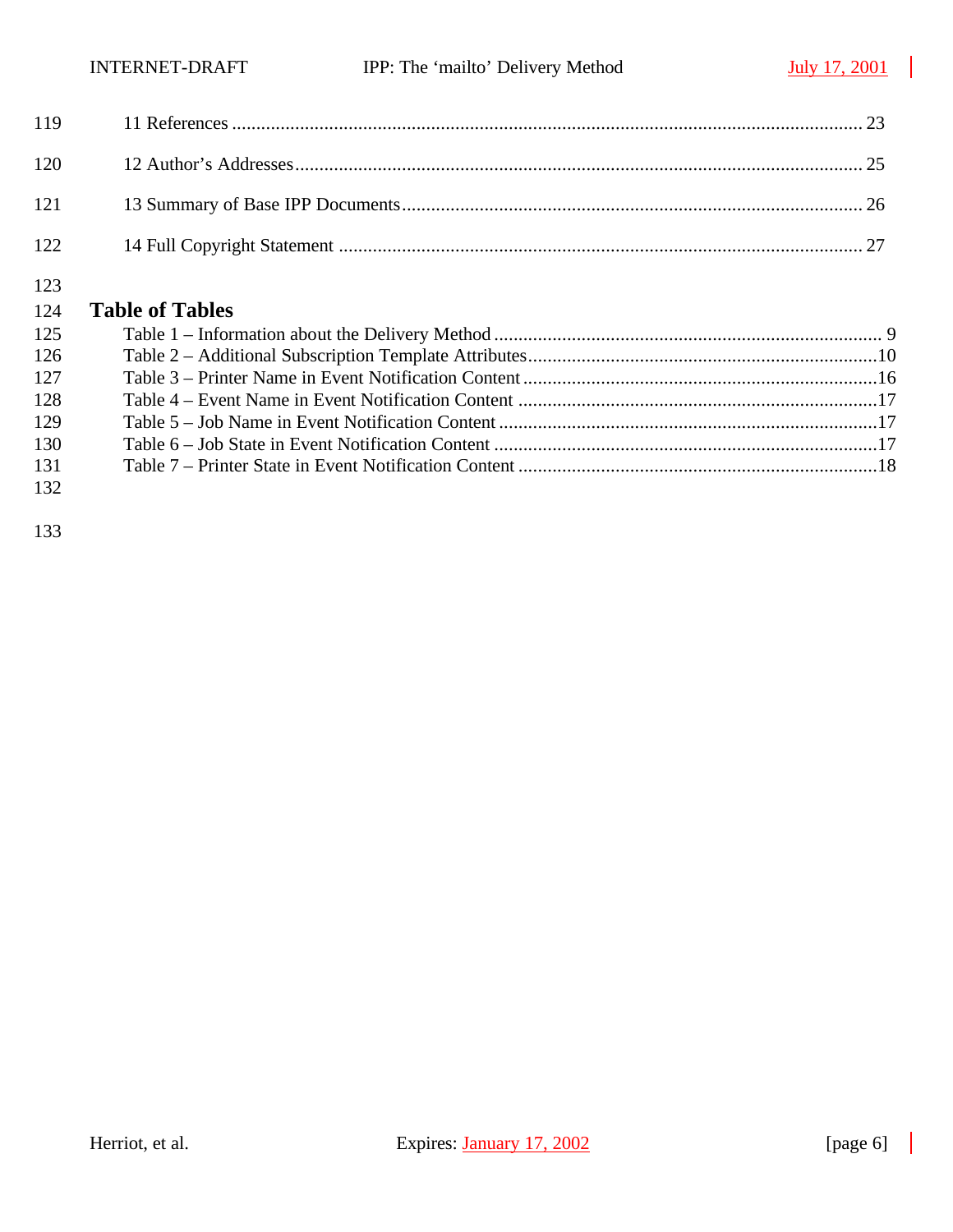## **1 Introduction**

- 134 The notification extension "IPP Event Notifications and Subscriptions" document [ipp-ntfy] defines an OPTIONAL extension to Internet Printing Protocol/1.0 (IPP) [RFC2566, RFC2565] and IPP/1.1 [RFC2911, RFC2910] (for a description of the base IPP documents, see section 13). That extension defines operations that a client can perform in order to create *Subscription Objects* in a Printer and carry out other operations on them. A Subscription Object represents a Subscription abstraction. A client associates Subscription Objects with a particular Job by performing the Create-Job-Subscriptions operation or by submitting a Job with subscription information. A client associates Subscription Objects 141 with the Printer by performing a Create-Printer-Subscriptions operation. Four other operations are defined for Subscription Objects: Get-Subscriptions-Attributes, Get-Subscriptions, Renew-Subscription, and Cancel-Subscription. The Subscription Object specifies that when one of the specified *Events* occurs, the Printer sends an asynchronous *Event Notification* to the specified *Notification Recipient* via the specified *Delivery Method* (i.e., protocol). 146 The "IPP Event Notifications and Subscriptions" notification extension document [ipp-ntfy] specifies
- that each Delivery Method is defined in another document. This document is one such document, and it specifies the 'mailto' delivery method. When IPP Notification [ipp-ntfy] is supported, the Delivery 149 Method defined in this document is one of the RECOMMENDED Delivery Methods and Printers to support.
- For this Delivery Method, when an Event occurs, the Printer immediately sends an Event Notification via an email message to the Notification Recipient specified in the Subscription Object. The message body of the email consists of Human Consumable text that is not intended to be parsed by a machine. The 'mailto' Delivery Method is a 'push' Delivery Method as defined in [ipp-ntfy].
- The Notification Recipient receives the Event Notification in the same way as it receives any other email message.

## **2 Terminology**

- This section defines the following terms that are used throughout this document:
- This document uses the same terminology as [RFC2911], such as "client", "Printer", "attribute", "attribute value", "keyword", "operation", "request", "response", and "support".
- Capitalized terms, such as **MUST, MUST NOT, REQUIRED, SHOULD, SHOULD NOT, MAY,**
- **NEED NOT, and OPTIONAL**, have special meaning relating to conformance to this specification.
- These terms are defined in [ipp-mod section 13.1 on conformance terminology, most of which is taken
- 164 from as defined in RFC 2119 [RFC2119] and [RFC2911] section 12.1. If an implementation supports
- the extension defined in this document, then these terms apply; otherwise, they do not. These terms
- define conformance to *this document only*; they do not affect conformance to other documents, unless
- explicitly stated otherwise.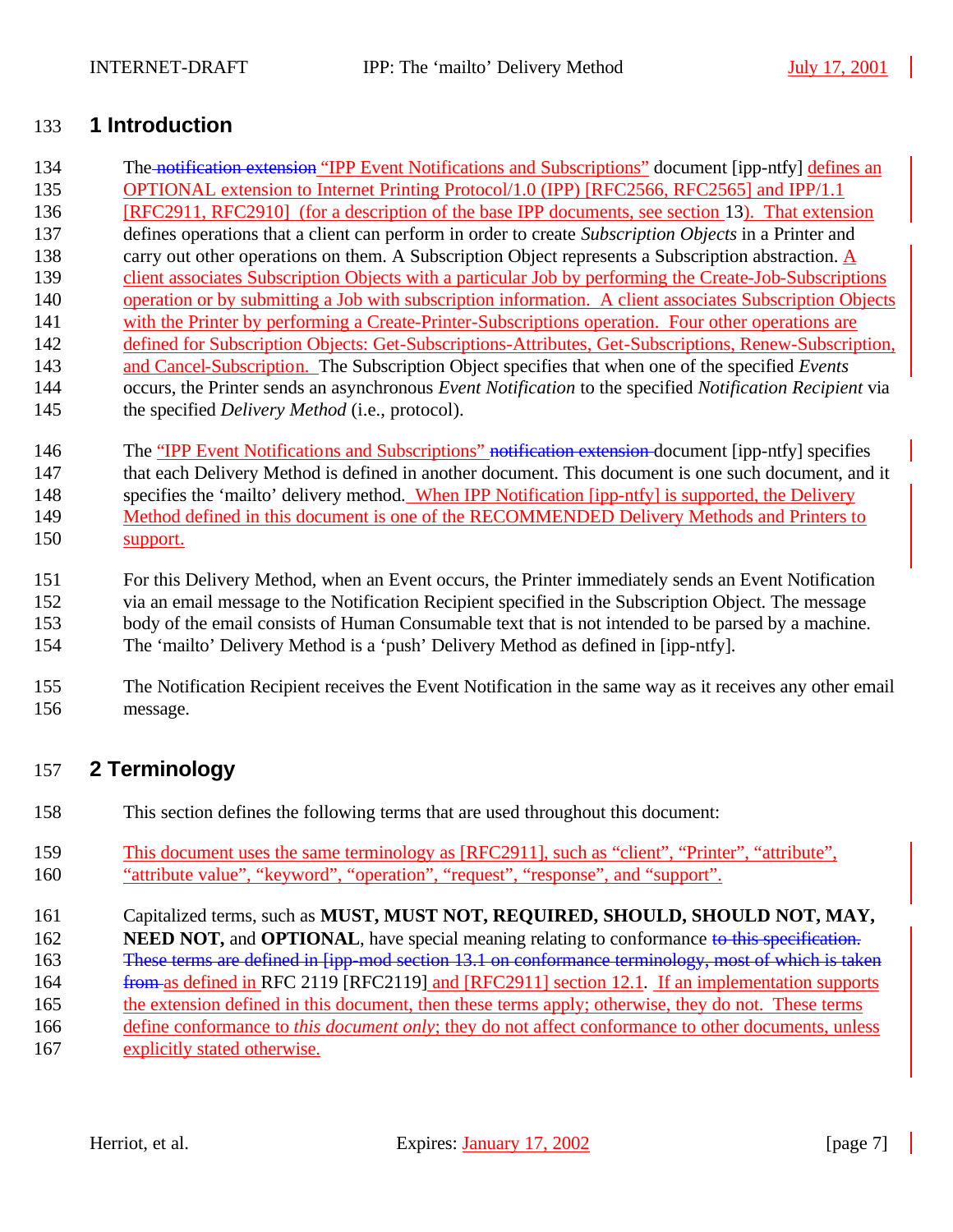- Capitalized terms, such as Notification Recipient, Event Notification, Compound Event Notification,
- 169 Printer, etc., are defined in [ipp-ntfy], have the same meanings, and are not reproduced here. For
- 170 capitalized terms that appear in this document, see [ipp-ntfy].

## **3 Model and Operation**

 In a Subscription Creation Operation, when the value of the "notify-recipient-uri" attribute contains the URI scheme "mailto", the client is requesting that the Printer use the 'mailto' Delivery Method for Event Notifications generated from the new Subscription Object.

 For this Delivery Method, the "notify-recipient-uri" attribute value MUST consist of a "mailto" scheme followed by a colon, and then followed by an address part (e.g., 'mailto:smith@abc.com'). See section 5.2.1 for the syntax of the "notify-recipient-uri" attribute value for this Delivery Method.

 A Printer MUST support SMTP [RFC821], and it MAY support other email protocols. A Printer MAY use additional services, such as SMTP delivery status notification [RFC1891] or S/MIME encryption 180 [RFC2633].

 If the client wants the Printer to send Event Notifications via the 'mailto' Delivery Method, the client MUST choose a value for "notify-recipient-uri" attribute which conforms to the rules of section 5.2.1. To avoid denial-of-service attacks, a client SHOULD NOT use distribution lists as the Notification Recipient.

- When an Event occurs, the Printer MUST immediately:
- 1. Find all pertinent Subscription Objects P according to the rules of section 9 of [ipp-ntfy], AND
- 2. Find the subset M of these Subscription Objects P whose "notify-recipient-uri" attribute has a 188 scheme value of 'mailto', AND
- 189 3. For each Subscription Object in M, the Printer MUST
- a) generate an email message as specified in section 5.2.2 AND
- b) send the email message to the Notification Recipient specified by the address part of the "notify-recipient-uri" attribute value (see section 5.2.1).
- If the Printer supports only SMTP, it MUST send the email message via SMTP. If the Printer supports additional email protocols, it MUST determine the protocol from the address part of the "notify-recipient-uri" attribute value and then send the email message via the appropriate email protocol.
- When a Subscribing Client is subscribing to the 'job-progress' event (which is a frequently occurring event), it SHOULD supply the "notify-time-interval" attribute (see [ipp-ntfy]) in the Subscription Creation request with a suitable value to limit the time between 'job-progress' Event Notifications sent by the Printer.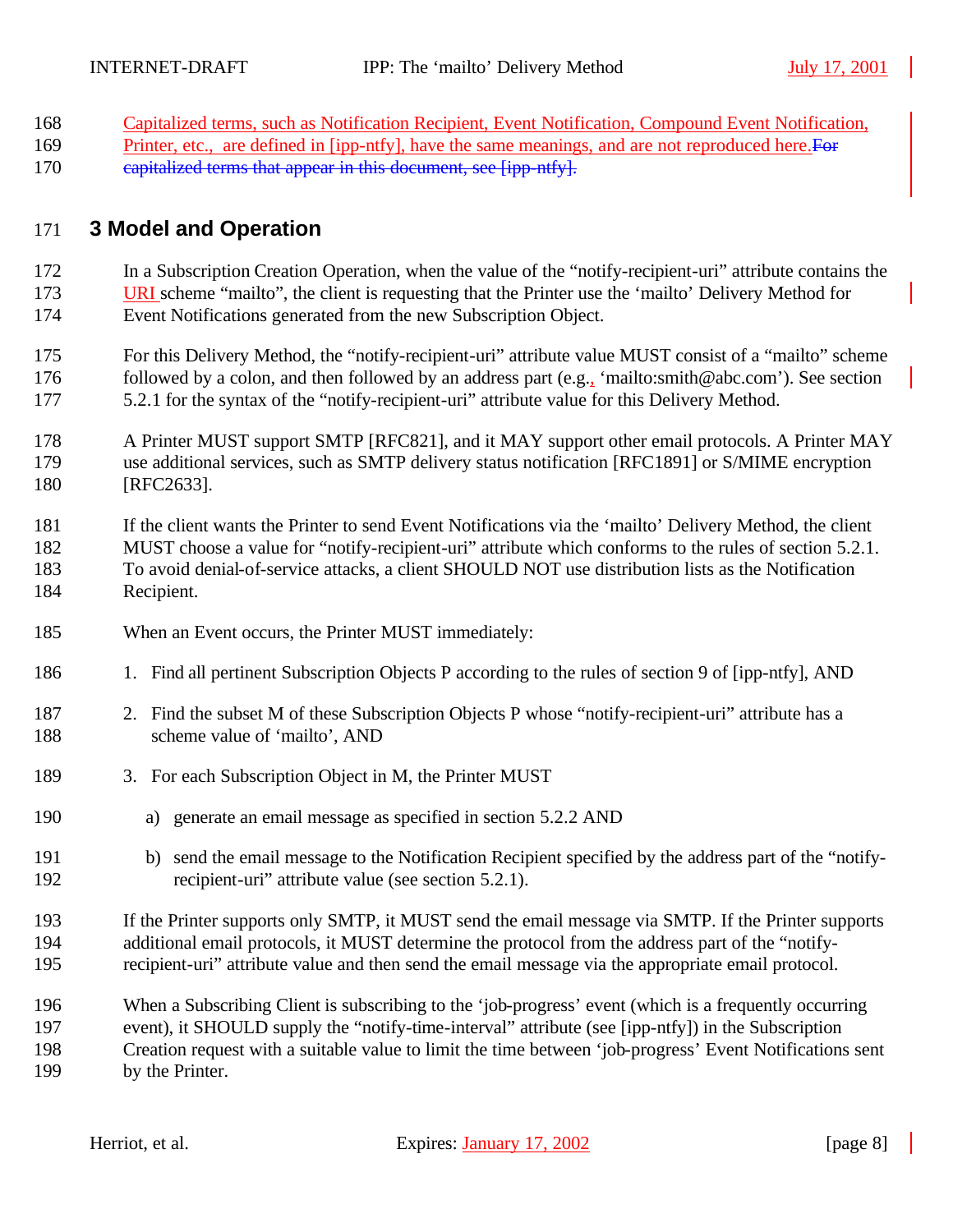$\mathcal{L}$ 

## 200 **4 General Information**

- 201 If a Printer supports this Delivery Method, the following are its characteristics.
- 

## 202 **Table 1 – Information about the Delivery Method**

|    | <b>Document Method Conformance Requirement</b>                                                                                                                                                                                                                                                                                                                                                                                                                 | <b>Delivery Method Realization</b>                                                                                  |  |
|----|----------------------------------------------------------------------------------------------------------------------------------------------------------------------------------------------------------------------------------------------------------------------------------------------------------------------------------------------------------------------------------------------------------------------------------------------------------------|---------------------------------------------------------------------------------------------------------------------|--|
|    | 1. What is the URL scheme name for the Delivery<br>Method?                                                                                                                                                                                                                                                                                                                                                                                                     | mailto                                                                                                              |  |
|    | 2. Is the Delivery Method REQUIRED,<br>RECOMMENDED, or OPTIONAL for an IPP Printer<br>to support?                                                                                                                                                                                                                                                                                                                                                              | <b>RECOMMENDED</b>                                                                                                  |  |
| 3. | What transport and delivery protocols does the Printer<br>use to deliver the Event Notification Content, i.e.,<br>what is the entire network stack?                                                                                                                                                                                                                                                                                                            | A Printer MUST support SMTP. It<br>MAY support other email protocols.                                               |  |
|    | 4. Can several Event Notifications be combined into a<br><b>Compound Event Notification?</b>                                                                                                                                                                                                                                                                                                                                                                   | A Printer implementation MAY combine<br>several Event Notifications into a single<br>email message (see section 6). |  |
|    | 5. Is the Delivery Method initiated by the Notification<br>Recipient (pull), or by the Printer (push)?                                                                                                                                                                                                                                                                                                                                                         | This Delivery Method is a push.                                                                                     |  |
| 6. | Is the Event Notification content Machine Consumable<br>or Human Consumable?                                                                                                                                                                                                                                                                                                                                                                                   | Human Consumable                                                                                                    |  |
| 7. | What section in this document answers the following<br>question? For a Machine Consumable Event<br>Notification, what is the representation and encoding<br>of values defined in section 9.1 of [ipp-ntfy] and the<br>conformance requirements thereof? For a Human<br>Consumable Event Notification, what is the<br>representation and encoding of pieces of information<br>defined in section 9.2 of [ipp-ntfy] and the<br>conformance requirements thereof? | Section 6                                                                                                           |  |
| 8. | What are the latency and reliability of the transport and<br>delivery protocol?                                                                                                                                                                                                                                                                                                                                                                                | Same as the underlying SMTP (or other<br>optional) email transport                                                  |  |
|    | 9. What are the security aspects of the transport and<br>delivery protocol, e.g., how it is handled in firewalls?                                                                                                                                                                                                                                                                                                                                              | Same as the underlying SMTP (or other<br>optional) email transport                                                  |  |
|    | 10. What are the content length restrictions?                                                                                                                                                                                                                                                                                                                                                                                                                  | None                                                                                                                |  |
|    | 11. What are the additional values or pieces of information<br>that a Printer sends in an Event Notification content<br>and the conformance requirements thereof?                                                                                                                                                                                                                                                                                              | None                                                                                                                |  |
|    | 12. What are the additional Subscription Template and/or<br>Subscription Description attributes and the                                                                                                                                                                                                                                                                                                                                                        | See section 5.1.1 on "notify-mailto-text-<br>only"                                                                  |  |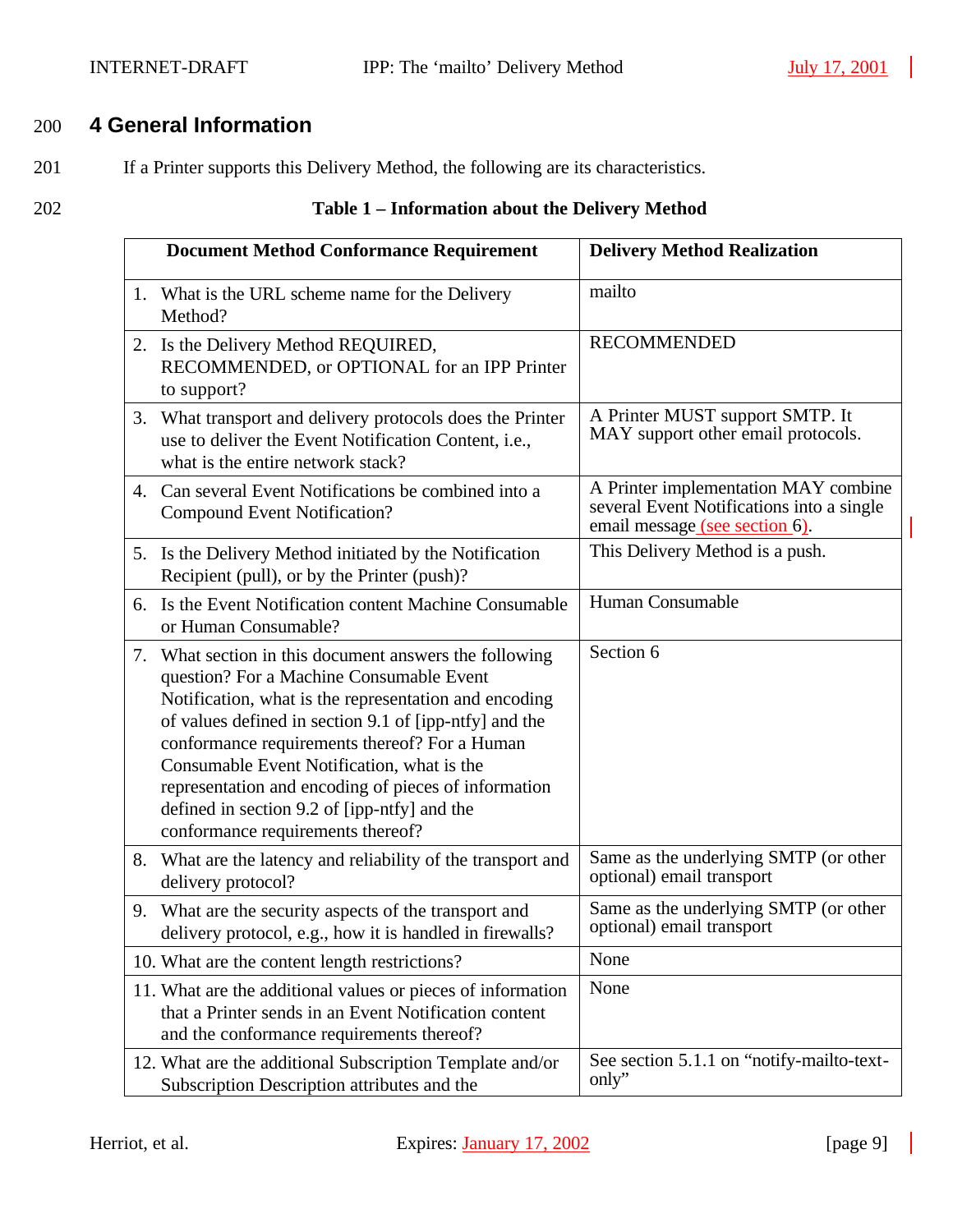| conformance requirements thereof?                                                                       |      |
|---------------------------------------------------------------------------------------------------------|------|
| 13. What are the additional Printer Description attributes<br>and the conformance requirements thereof? | None |

## **5 Subscription Template Attributes**

#### **5.1 Additional Subscription Template Attributes**

This Delivery Method introduces one additional Subscription Template Attribute (See Table 2).

#### **Table 2 – Additional Subscription Template Attributes**

| Attribute in Subscription Object  | Default and Supported Printer Attributes |
|-----------------------------------|------------------------------------------|
| notify-mailto-text-only (boolean) | N/A                                      |

#### **5.1.1 notify-mailto-text-only (boolean)**

- When the Printer generates an Event Notification from a Subscription Object, this attribute specifies whether the Printer generates the Event Notification with only plain text (i.e. 'text/plain') or with Content-Types that the Printer chooses.
- The Printer MUST support this attribute if it supports the 'mailto' Delivery Method.
- 212 A client MAY supply this attribute. If a client does not supply this attribute, the Printer MUST populate this attribute with the value of 'false' on the Subscription Object. There is no "notify-mailto-text-only-default" attribute.
- If the value of this attribute is 'true' in a Subscription Object, the message body of each Event
- Notification that the Printer generates from the Subscription Object MUST contain plain text only (i.e. 'text/plain' with the charset specified by the "notify-charset' Subscription Object attribute).
- If the value of this attribute is 'false' in a Subscription Object, the Content-Type of the message body of each Event Notification that the Printer generates from the Subscription Object MUST be either 'text/plain' or 'multipart', depending on implementation. If the Content-Type is 'multipart', one message body of the 'multipart' MUST be the same as the 'text/plain' message body when this attribute has the value of 'true'. Each of the other message bodies of the 'multipart' MAY be any Content-Type (e.g. 'text/html', 'image/gif', 'audio/basic', etc.).
- A Printer MUST support both values ('true' and 'false') of this attribute. There is no "notify-mailto-text-only-supported" attribute.

#### **5.2 Additional Information about Subscription Template Attributes**

This section describes additional values for attributes defined in [ipp-ntfy].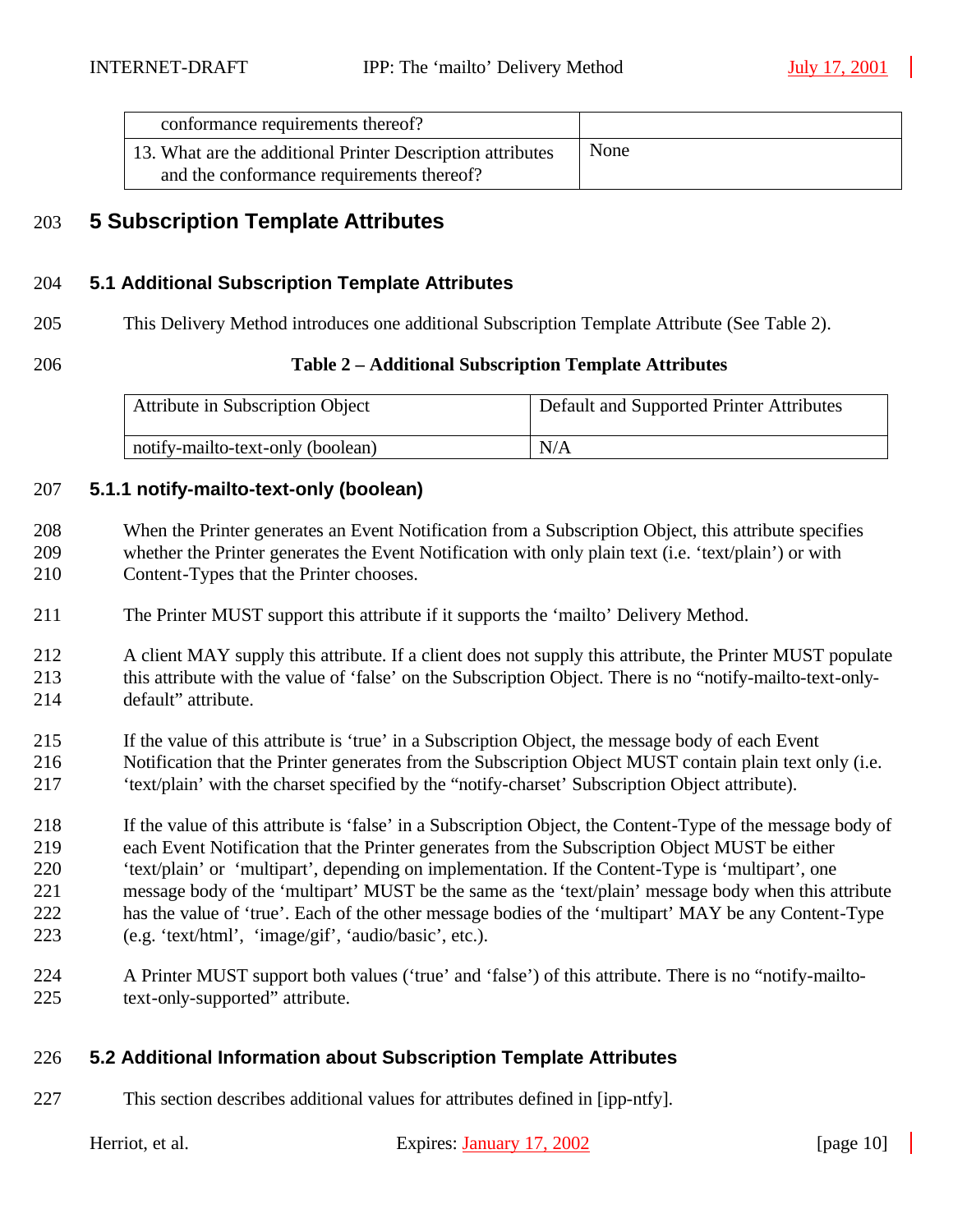#### **5.2.1 notify-recipient-uri (uri)**

- This section describes the syntax of the value of this attribute for the 'mailto' Delivery Method. The syntax for values of this attribute for other Delivery Method is defined in other Delivery Method Documents.
- In order to support the 'mailto' Delivery Method, the Printer MUST support the following syntax for the 'mailto' Delivery Method when the Printer uses SMTP. The line below use RFC 822 syntax rules and terms.
- "mailto:" mailbox

- Note: the above syntax allows 1 occurrence of 'mailbox'. The occurrence of 'mailbox' represents an email address of a Notification Recipient.
- For SMTP, the phrase 'address part' of the "notify-recipient-uri" attribute value refers to the 'mailbox' part of the value. Example:
- mailto:jones@acme.com
- 242 Unlike other URLs, the mailto scheme MUST NOT use // after the colon (see [RFC2368]).
- The Printer MAY support other syntax for the 'address part' if it supports email protocols in addition to SMTP.
- As noted in [ipp-ntfy], the uriScheme value of the corresponding "notify-schemes-supported" Printer attribute does not include the ":" character.

#### **5.2.2 notify-user-data (octetString(63))**

- This attributes has a special use for the 'mailto' Delivery Method. It specifies the email address of the Subscribing Client. It is primarily useful when the Notification Recipient is some person other than the Subscribing Client. Then the Notification Recipient has a way to reply to the Subscribing Client.
- If a client specifies this Delivery Method in a Subscription Creation Operation, and the specified Notification Recipient is not associated with the same person as the client, the client SHOULD supply its email address as the value of the "notify-user-data" attribute. If the client does not supply this attribute, the Printer MUST NOT populate the Subscription Object with this attribute.

## **6 Event Notification Content**

 This section describes the content of an Event Notification sent via the 'mailto' Delivery Method using the SMTP protocol. This document does not describe the content for other email protocols, but an implementation should use this section as a model.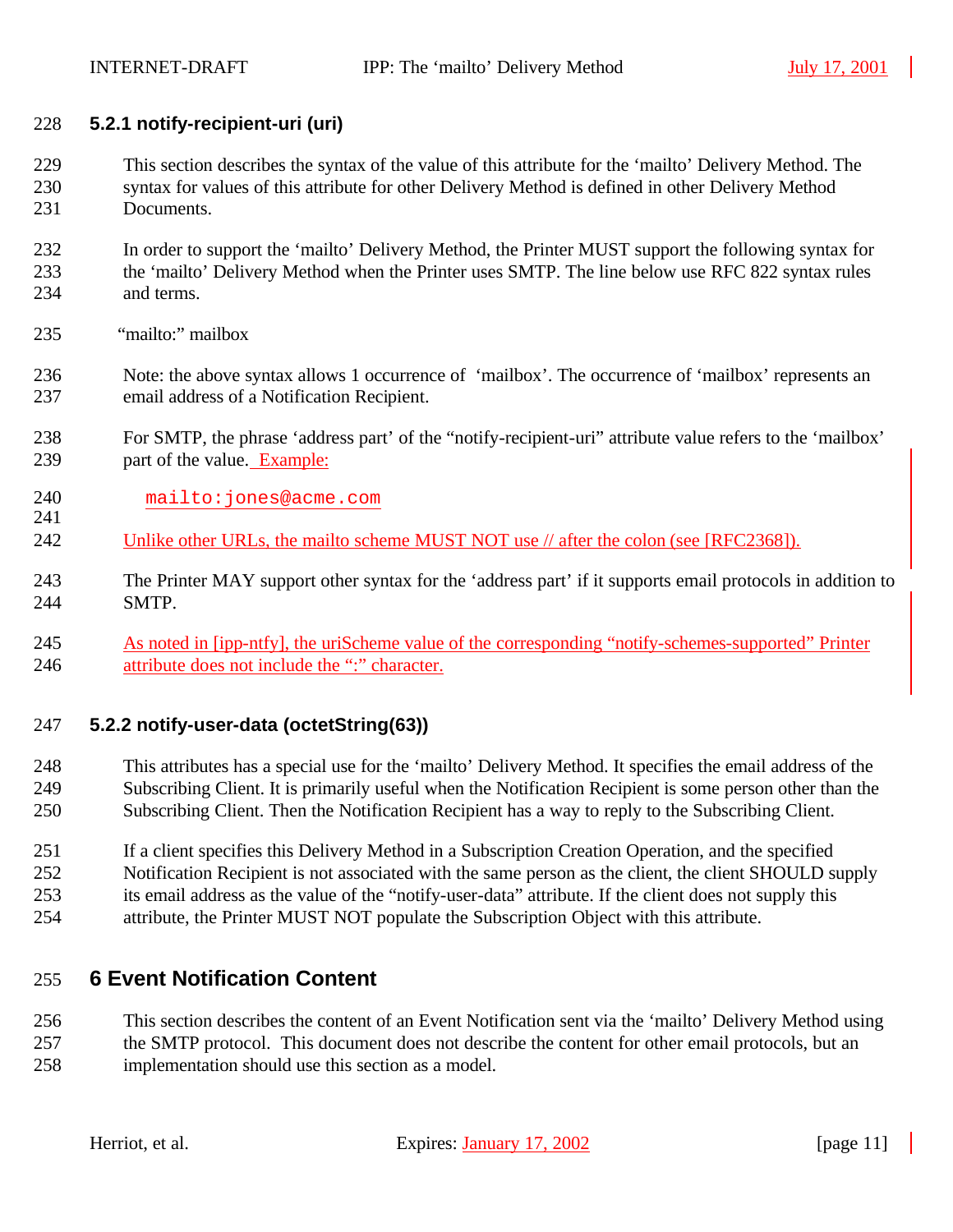- When a Printer sends an email message via SMTP, the content MUST conform to RFC 822. The
- following sections define the content that a Printer MUST send. A Printer MAY send additional content as long as the resulting content conforms to RFC 822.
- While the "Event Notification Ordering" in [ipp-ntfy] section 9 specifies ordering requirements for Printers when sending separate Event Notifications, email messages are not guaranteed to arrive in the order sent so that the Notification Recipient may not receive them in the same order.
- Each subsection below specifies the syntax that pertains to the subsection. The syntax rules and syntactic terms (e.g. 'date-time') in each subsection come from RFC 822, except for the section on "Content-Type" which comes from RFC 1521.
- The Event Notification content has two parts, the headers and the message body. The headers precede the message body and are separated by a blank line (see [RFC 822]).
- A Printer implementation MAY combine several Event Notifications into a single email message body. Such an email message is considered a single Compound Event Notification and MUST follow the "Event Notification Ordering" requirements for Event Notifications within a Compound Event Notification specified in [ipp-ntfy] section 9.

#### **6.1 Headers**

 When a Printer sends an Event Notification via SMTP, it MUST include the following headers. RFC 822 RECOMMENDS that the headers be in the order that they appear below.

#### **6.1.1 'Date' header**

- **Syntax:** "Date" ":" date-time
- This header contains the date and time that the Event occurred.
- The Printer MUST include a "Date" header if and only if it supports the "printer-current-time" Printer attribute.

#### **6.1.2 'From' header**

- **Syntax:** "From" ":" mailbox
- where
- mailbox = addr-spec / phrase route-addr
- This header causes a typical email reader to show the email as coming from the Printer that is sending 287 the Event Notification.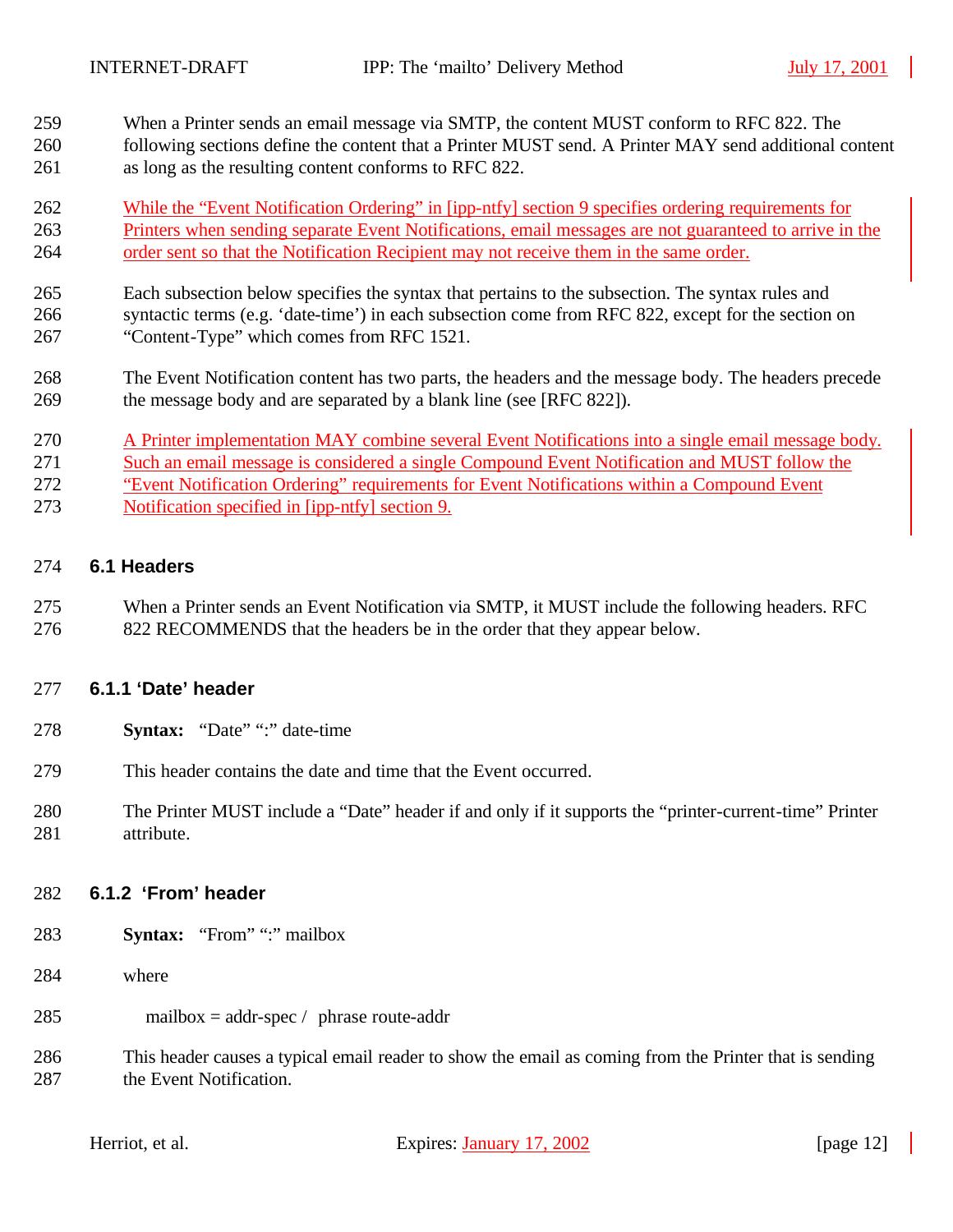The Printer MUST include a "From" header whose syntax is specified above.

 The Printer MUST use the second alternative of the syntax for 'mailbox' defined above (i.e. 'phrase route-addr'). The 'phrase' is the Printer's display name and it MUST be the value of the "printer- name" Printer attribute. The 'route-addr' MUST contain an email address (inside angle brackets) belonging to either an administrator or the output-device. This email address NEED NOT be capable of receiving mail. There is no Printer attribute to hold this email address, so that it cannot be configured using the IPP protocol without an implementation-defined attribute extension.

#### **6.1.3 'Subject' header**

- **Syntax:** "Subject" ":" \*text
- This header specifies the subject of the message and contains a short summary of the Event Notification.
- The Printer MUST include a "Subject" header whose syntax is specified above.
- The Printer MUST localize the '\*text' using the values of the "notify-charset" and "notify-natural-language" Subscription Object attributes.
- For Printer Events, the '\*text' SHOULD start with the localized word "printer:", followed by the Printer name, and then followed by the localized Event name, e.g., in English: "printer: 'tiger' stopped" 303 or in Danish: "Printeren ''tiger'' er standset<sup>2"</sup>.
- For Job Events, the '\*text' SHOULD start with the localized phrase "print job:", followed by the Job name, and then followed by the localized Event name, e.g., in English: "print job: 'financials' completed".
- The wording is implementation dependent. A Notification Recipient MUST NOT expect to be able to parse this text. But an email filter might look for "printer" or "print job".

#### **6.1.4 'Sender' header**

- **Syntax:** "Sender" ":" mailbox
- This header causes a typical email reader to show the email as coming on behalf of the person associated with the Subscribing Client.
- If the Subscription Object contains the "notify-user-data" attribute, and if its value satisfies the RFC 822 syntax rules for 'mailbox', the Printer MUST include a "Sender" header whose syntax is specified above. Otherwise, the Printer MUST NOT include a "Sender" header.
- For the "Sender" header, the 'mailbox' MUST be the value of the "notify-user-data" Subscription Object attribute. See section 5.2.2 for details about the "notify-user-data" attribute.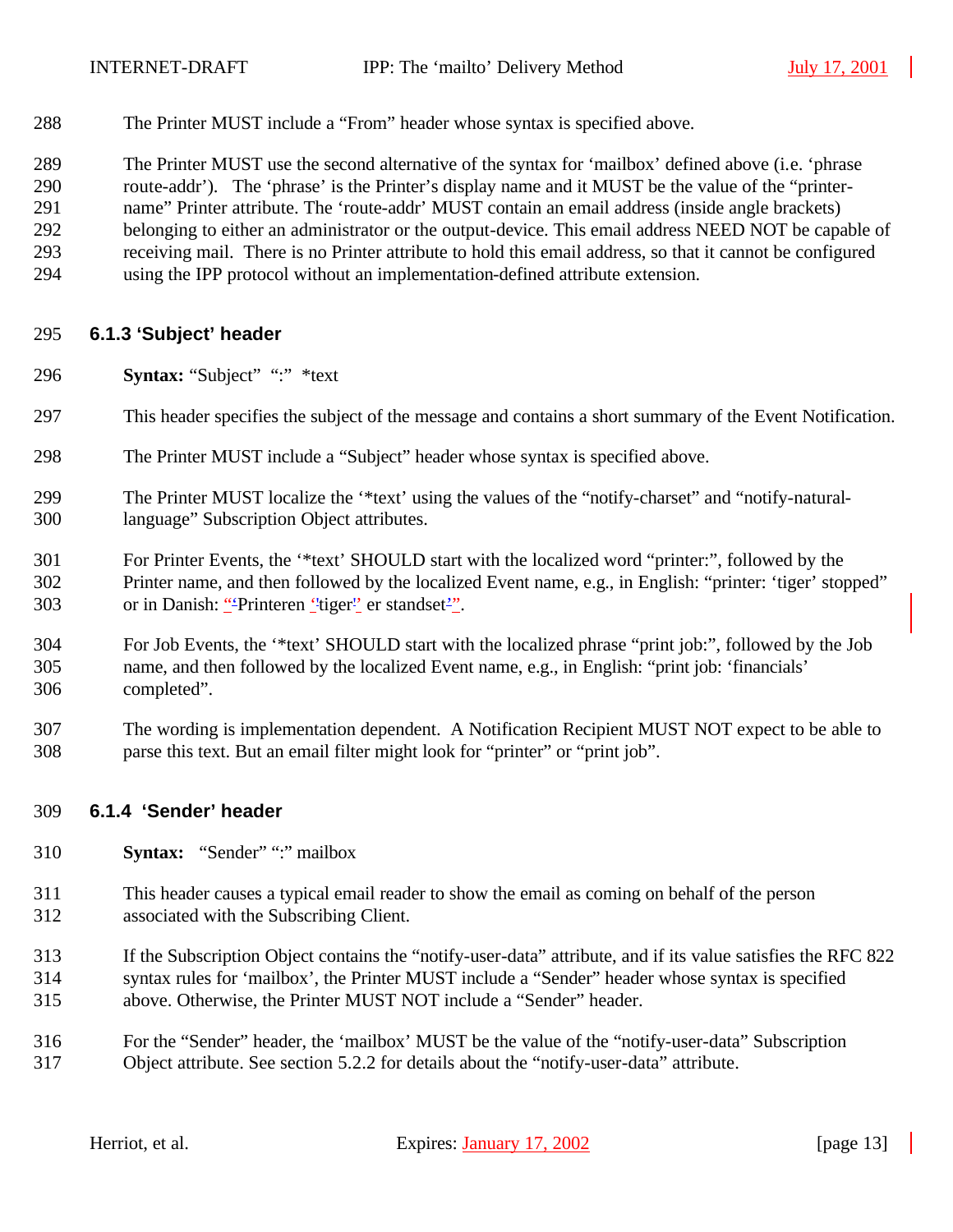#### **6.1.5 'Reply-to' header**

- **Syntax:** "Reply-to" ":" mailbox
- If the Notification Recipient replies to Event Notification email, this header causes a typical email reader to send email to the person acting as the Subscribing Client. The rules are identical to the "Sender" header.
- If the Subscription Object contains the "notify-user-data" attribute, and if its value satisfies the RFC 822 syntax rules for "mailbox", the Printer MUST include a "Reply-to" header whose syntax is specified above. Otherwise, the Printer MUST NOT include a "Reply-to" header.
- For the "Reply-to" header, the "mailbox" MUST be the value of the "notify-user-data" Subscription Object attribute. See section 5.2.2 for details about the "notify-user-data" attribute.

#### **6.1.6 'To' header**

- **Syntax:** "To" ":" 1#mailbox
- See [RFC 1521] for the syntax.
- This header specifies the Notification Recipient(s).
- The Printer MUST include a "To" header whose syntax is specified above.
- The '1#mailbox' MUST be the '1#mailbox' part of the value of the "notify-recipient-uri" Subscription attribute, i.e. the part after the "mailto:".

#### **6.1.7 'Content-type' header**

- **Syntax:** "Content-Type" ":" type "/" subtype \*(";"parameter)
- See [RFC 1521] for the syntactic terms (e.g. 'type').
- This header specifies the format of the message body.
- The Printer MUST include the "Content-Type" header.
- The "notify-mailto-text-only" attribute determines the 'type' and 'subtype' values. The possible values are "text/plain" and "multipart" values.

#### **6.2 Message Body**

 The message body MUST contain Human Consumable content as plain text. It MAY also contain other types of implementation dependent content.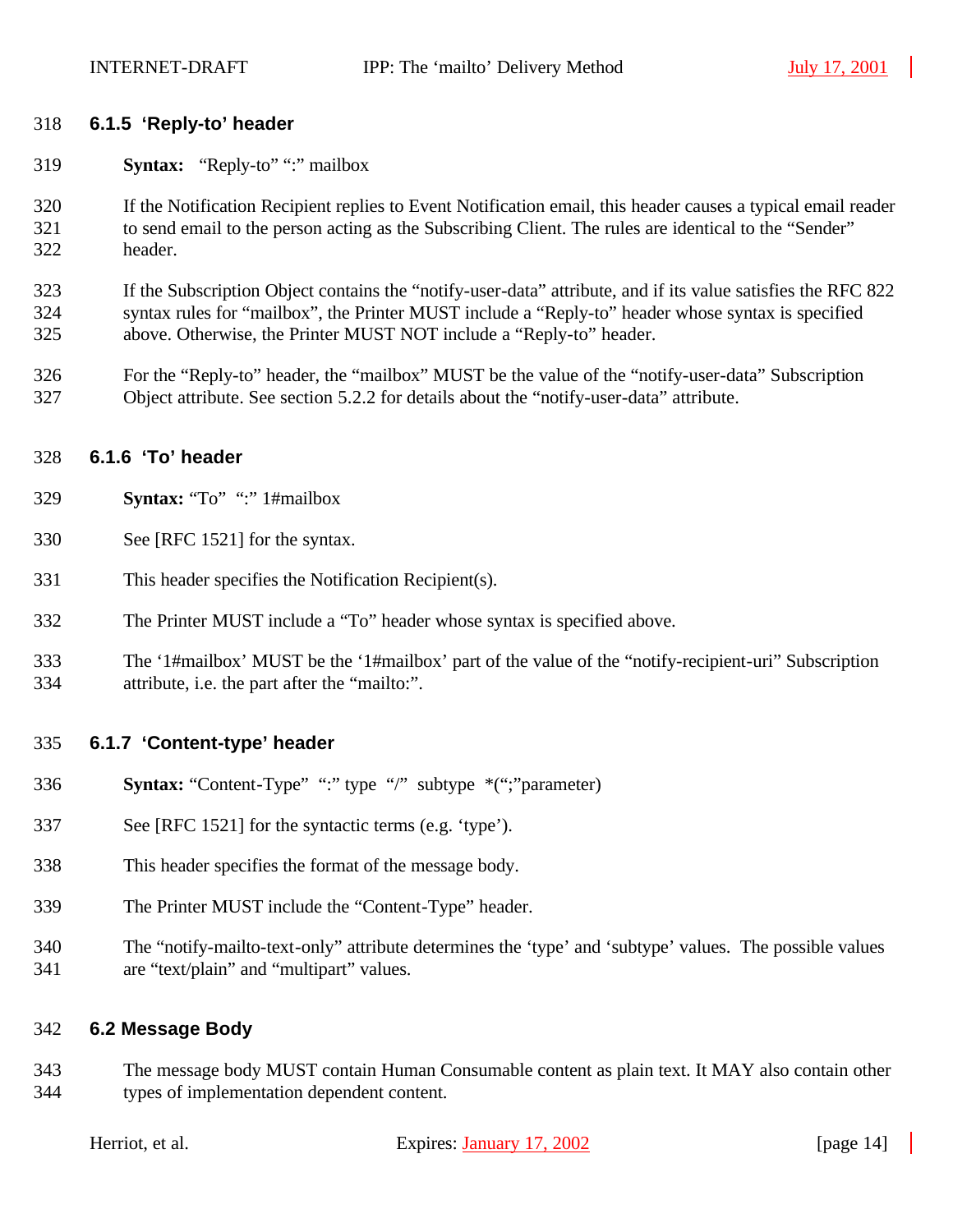- For plain text, the Content-Type of Human Consumable content MUST be 'text/plain'. For
- implementation dependent content, the Content-Type of Human Consumable content MUST be
- 'multipart'. The Content-Type of one body part MUST be 'text/plain' and the Content-Types of the
- other body parts are implementation dependent. See section 6.3 for a description of plain text content.
- The following table shows the Content-Type of the message body for the "notify-mailto-text-only" attribute:

| "notify-mailto-text-<br>only" attribute | Content-Type of Message<br><b>Body</b> | Message Body                            |
|-----------------------------------------|----------------------------------------|-----------------------------------------|
| false                                   | 'text/plain'                           | Human Consumable                        |
| 'text/plain' or*<br>true                |                                        | Human Consumable plain text             |
|                                         | 'multipart'                            | Human Consumable where one body part is |
|                                         |                                        | plain text                              |

 \* The Content-Type depends on the implementation. A Printer MAY send 'text/plain' only or it MAY send several body parts of various Content-Types within a message body whose Content-Type is 'multipart'.

#### **6.3 Plain Text Content**

- When a Printer sends a plain text message, it MUST localize the text using the values of the "notify-charset" and "notify-natural-language" Subscription Object attributes.
- Section 9.2 in [ipp-ntfy] specifies the information that a Delivery Method MUST specify and a Printer SHOULD send.
- A Printer SHOULD send the following localized information in the message body. The specific wording of this information and its layout are implementation dependent.
- a) the Printer name (see Table 3) b) omitted (see below). c) for Printer Events only: i) the Event (see Table 4) and/or Printer state information (see Table 7) d) for Job Events only: i) the job identity (see Table 5) ii) the Event (see Table 4) and/or Job state information (see Table 6) Item b) in the above list is omitted because the Printer sends the time of the Event as an email header (see section 6.1.1 on the 'Date' header). The subsections of this section specify the attributes that a Printer MUST use to obtain this information. The Printer MAY send additional information, depending on implementation.

| Herriot, et al. |  |  |  |
|-----------------|--|--|--|
|-----------------|--|--|--|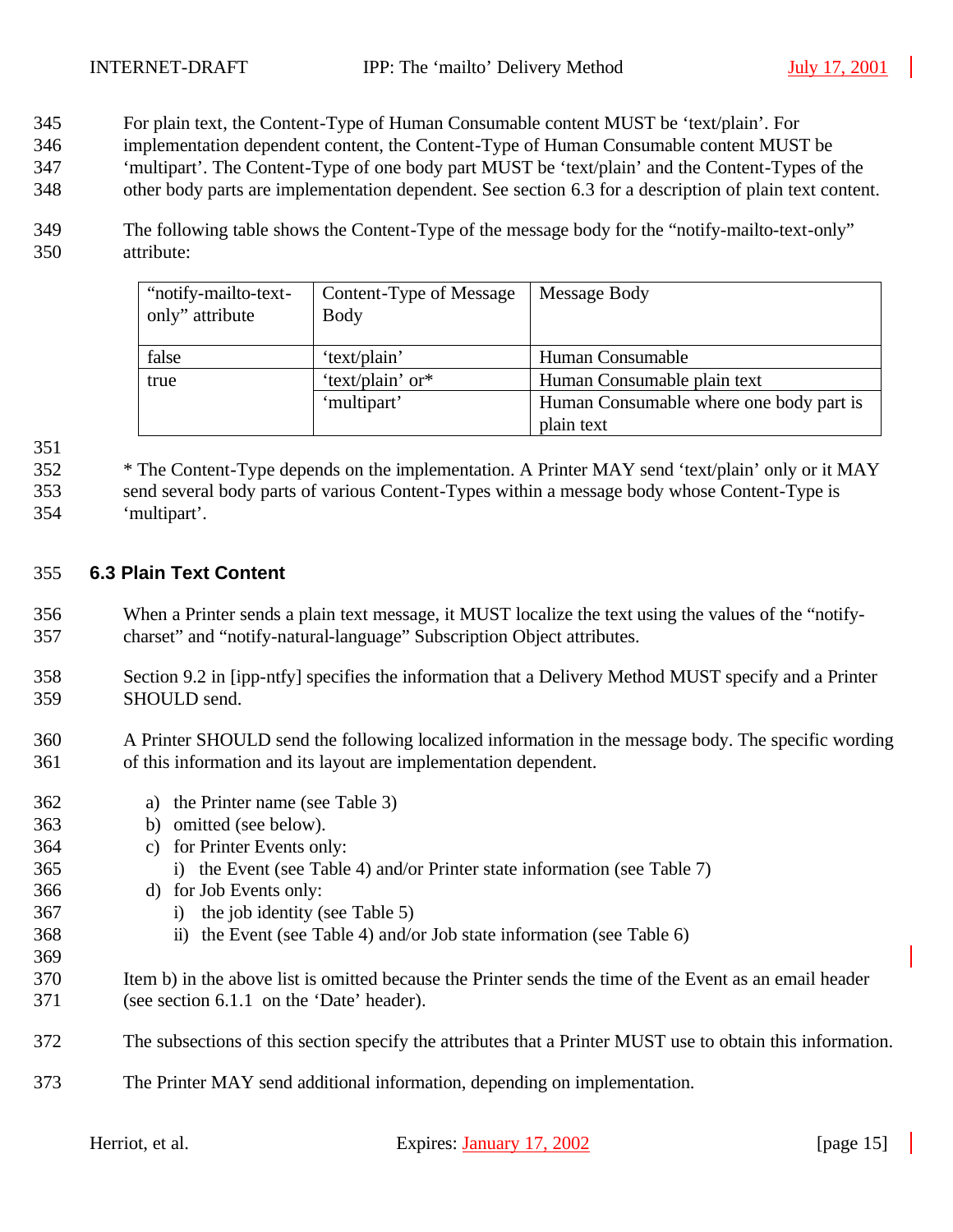- Notification Recipients MUST NOT expect to be able to parse the message.
- The next three sections define the attributes in Event Notification Contents that are:
- a) for all Events
- b) for Job Events only
- c) for Printer Events only

## **6.3.1 Event Notification Content Common to All Events**

The Printer MUST send the following information.

 There is a separate table for each piece of information. Each row in the table represents a source value for the information and the values are listed in order of preference, with the first one being the preferred one. An implementation SHOULD use the source value from the earliest row in each table. It MAY use the source value from another row instead, or it MAY combine the source values from several rows. An implementation is free to determine the best way to present this information.

- The tables in this section and following sections contain the following columns for each piece of information:
- a) **Source of Value:** the name of the attribute that supplies the value for the Event Notification
- b) **Sends:**
- **MAY:** this is the only value used in the tables. It means that the Printer OPTIONALLY sends this value. However, the Printer SHOULD use at least one value from each table.
- c) **Source Object:** the object from which the source value comes.

 Table 3 lists the source of the information for the Printer Name. The "printer-name" is more user- friendly unless the Notification Recipient is in a place where the Printer name is not meaningful. For example, an implementation could have the intelligence to send the value of the "printer-name" attribute to a Notification Recipient that can access the Printer via value of the "printer-name" attribute and otherwise send the value of the "notify-printer-uri" attribute.

#### **Table 3 – Printer Name in Event Notification Content**

| Source Value                 | Sends      | Source Object |
|------------------------------|------------|---------------|
| printer-name (name( $127$ )) | <b>MAY</b> | Printer       |
| notify-printer-uri (uri)     | <b>MAY</b> | Subscription  |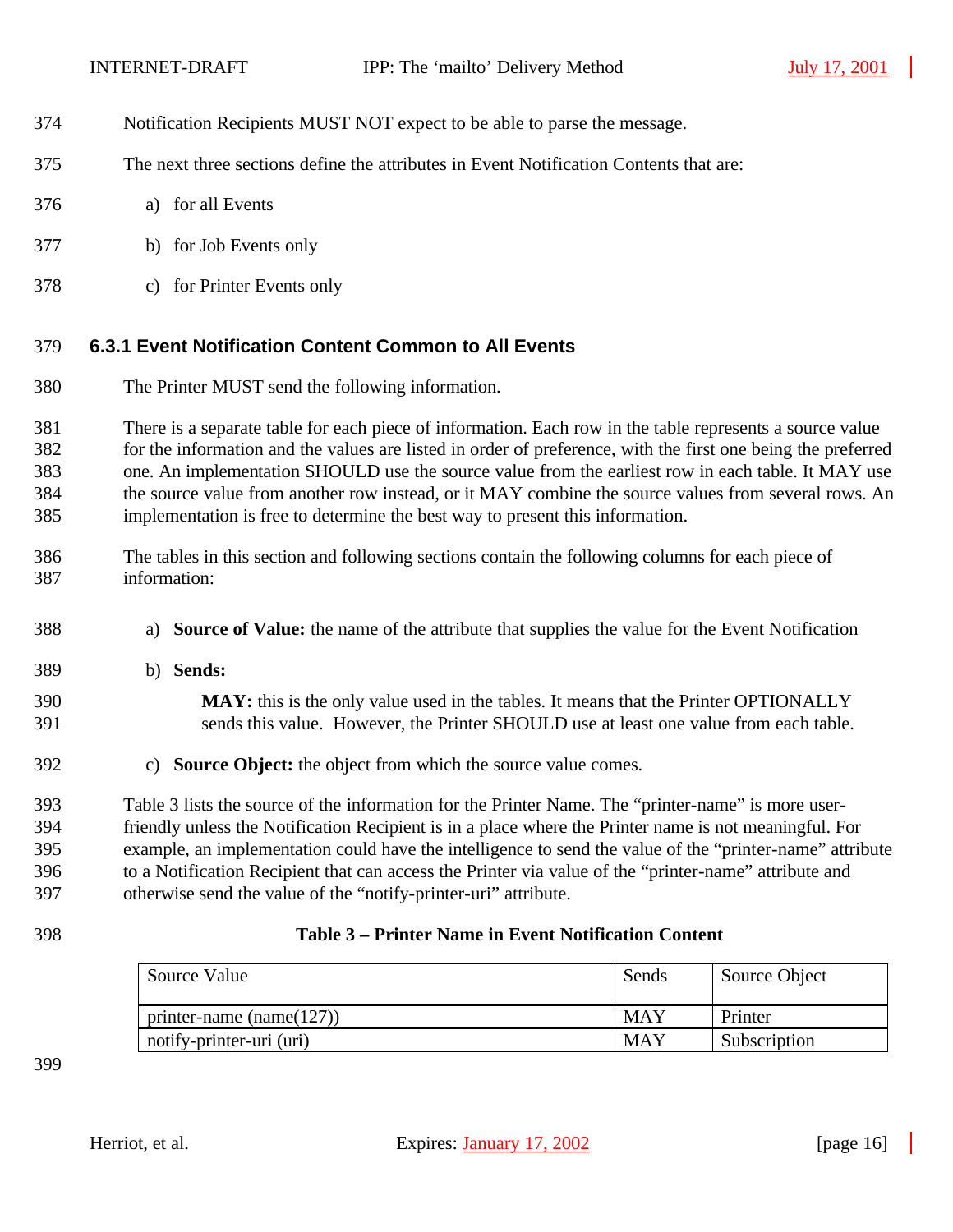Table 4 lists the source of the information for the Event name. A Printer MAY combine this information with state information described for Jobs in Table 6 or for Printers in Table 7.

#### **Table 4 – Event Name in Event Notification Content**

| Source Value                            | Sends | Source Object |
|-----------------------------------------|-------|---------------|
| notify-subscribed-event (type2 keyword) | MAY   | Subscription  |

#### **6.3.2 Additional Event Notification Content for Job Events**

This section lists the source of the additional information that a Printer MUST send for Job Events.

 Table 5 lists the source of the information for the job name. The "job-name" is likely more meaningful to a user than "job-id".

#### **Table 5 – Job Name in Event Notification Content**

| Source Value                | Sends      | Source Object |
|-----------------------------|------------|---------------|
| job-name (name(MAX))        | MAY        | Job           |
| job-id (integer $(1:MAX)$ ) | <b>MAY</b> | Job           |

## Table 6 lists the source of the information for the job-state. If a Printer supports the "job-state-message"

and "job-detailed-state-message" attributes, it SHOULD use those attributes for the job state

information, otherwise, it should fabricate such information from the "job-state" and "job-state-

reasons". For some Events, a Printer MAY combine this information with Event information.

#### **Table 6 – Job State in Event Notification Content**

| Source Value                                    | Sends      | Source Object |
|-------------------------------------------------|------------|---------------|
| job-state-message (text(MAX))                   | <b>MAY</b> | Job           |
| job-detailed-status-messages (1setOf text(MAX)) | <b>MAY</b> | Job           |
| job-state (type1 enum)                          | <b>MAY</b> | Job           |
| job-state-reasons (1setOf type2 keyword)        | <b>MAY</b> | Job           |

#### **6.3.3 Additional Event Notification Content for Printer Events**

This section lists the source of the additional information that a Printer MUST send for Printer Events.

Table 7 lists the source of the information for the printer-state. If a Printer supports the "printer-state-

message", it SHOULD use that attribute for the job state information, otherwise it SHOULD fabricate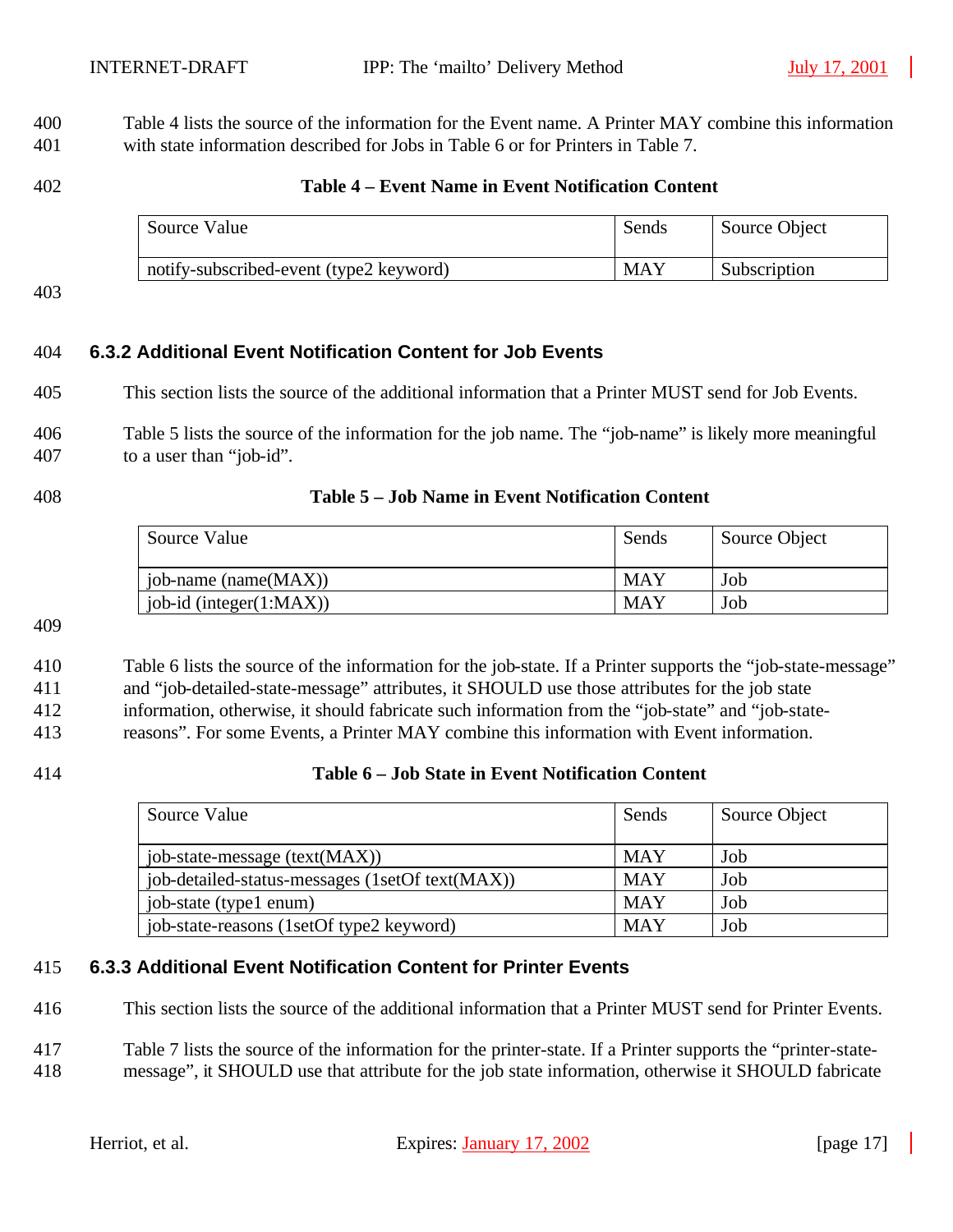419 such information from the "printer-state" and "printer-state-reasons". For some Events, a Printer MAY combine this information with Event information.

#### **Table 7 – Printer State in Event Notification Content**

| Source Value                                 | Sends      | Source Object |
|----------------------------------------------|------------|---------------|
| $printer-state-message (text(MAX))$          | <b>MAY</b> | Printer       |
| printer-state (type1 enum)                   | <b>MAY</b> | Printer       |
| printer-state-reasons (1setOf type2 keyword) | <b>MAY</b> | Printer       |
| printer-is-accepting-jobs (boolean)          | <b>MAY</b> | Printer       |

#### **6.4 Examples**

- This section contains three examples. One is a Job Event and the other two are Printer Events, the latter in Danish.
- A Printer implementation NEED NOT generate Event Notification content that is identical or even
- similar to these examples. In fact it would be unfortunate if every implementation copied these example
- as is. These examples merely show some possibilities and are not necessarily the best way to convey
- information about an Event.

#### **6.4.1 Job Event Example**

- This section contains an example of an Event Notification of a Job Event.
- A Subscribing Client Mike Jones (who works for xyz Corp.) performs a Subscription Creation
- Operation as part of the Print-Job operation on Printer "ipp://tiger@abc.com". Mike Jones specifies that
- the "job-name" is "financials". Mike is printing the Job for Bill Smith at abc Corp. The Subscription
- Object then has the following attributes: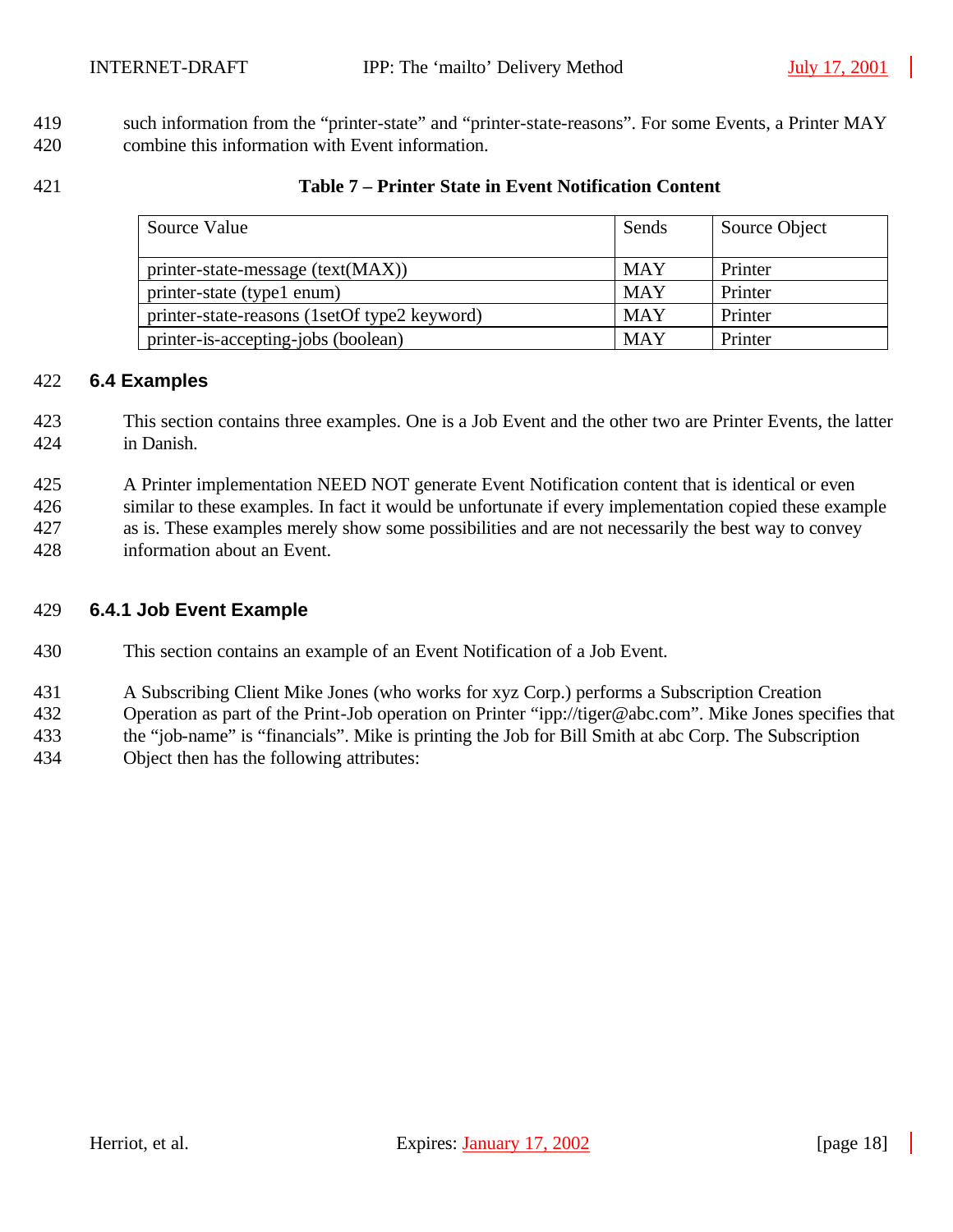| <b>Attribute Name</b>       | <b>Attribute Value</b> |
|-----------------------------|------------------------|
|                             |                        |
| notify-recipient-uri        | mailto:bsmith@abc.com  |
| notify-events               | job-completed          |
| notify-user-data            | mjones@xyz.com         |
| notify-mailto-text-only     | true                   |
| notify-charset              | us-ascii               |
| notify-natural-language     | en-us                  |
| notify-subscription-id      | 35692                  |
| notify-sequence-number      | $\theta$               |
| notify-printer-up-time      | 34593                  |
| notify-printer-uri          | ipp://tiger@abc.com    |
| notify-job-id               | 345                    |
| notify-subscriber-user-name | mjones                 |

436 When the Job completes, the Printer generates and sends the following email message:

| 437 | Date: 17 Jul 00 1632 PDT                                           |
|-----|--------------------------------------------------------------------|
| 438 | From: tiger <printadmin@abc.com></printadmin@abc.com>              |
| 439 | Subject: print job: 'financials' completed                         |
| 440 | Sender: mjones@xyz.com                                             |
| 441 | Reply-to: mjones@xyz.com                                           |
| 442 | To: bsmith@abc.com                                                 |
| 443 | Content-type: text/plain                                           |
| 444 |                                                                    |
| 445 | printer: tiger                                                     |
| 446 | job: financials                                                    |
| 447 | job-state: completed                                               |
| 448 |                                                                    |
| AAO | The reader should note that the phrases are not identical to IDD k |

449 The reader should note that the phrases are not identical to IPP keywords. They have been localized to 450 English.

#### 451 **6.4.2 Printer Event Example**

- 452 This section contains an example of an Event Notification of a Printer Event.
- 453 A Subscribing Client Peter Williams, a Printer admin, performs a Create-Printer-Subscriptions operation 454 on Printer "ipp://tiger@abc.com". The Subscription Object then has the following attributes: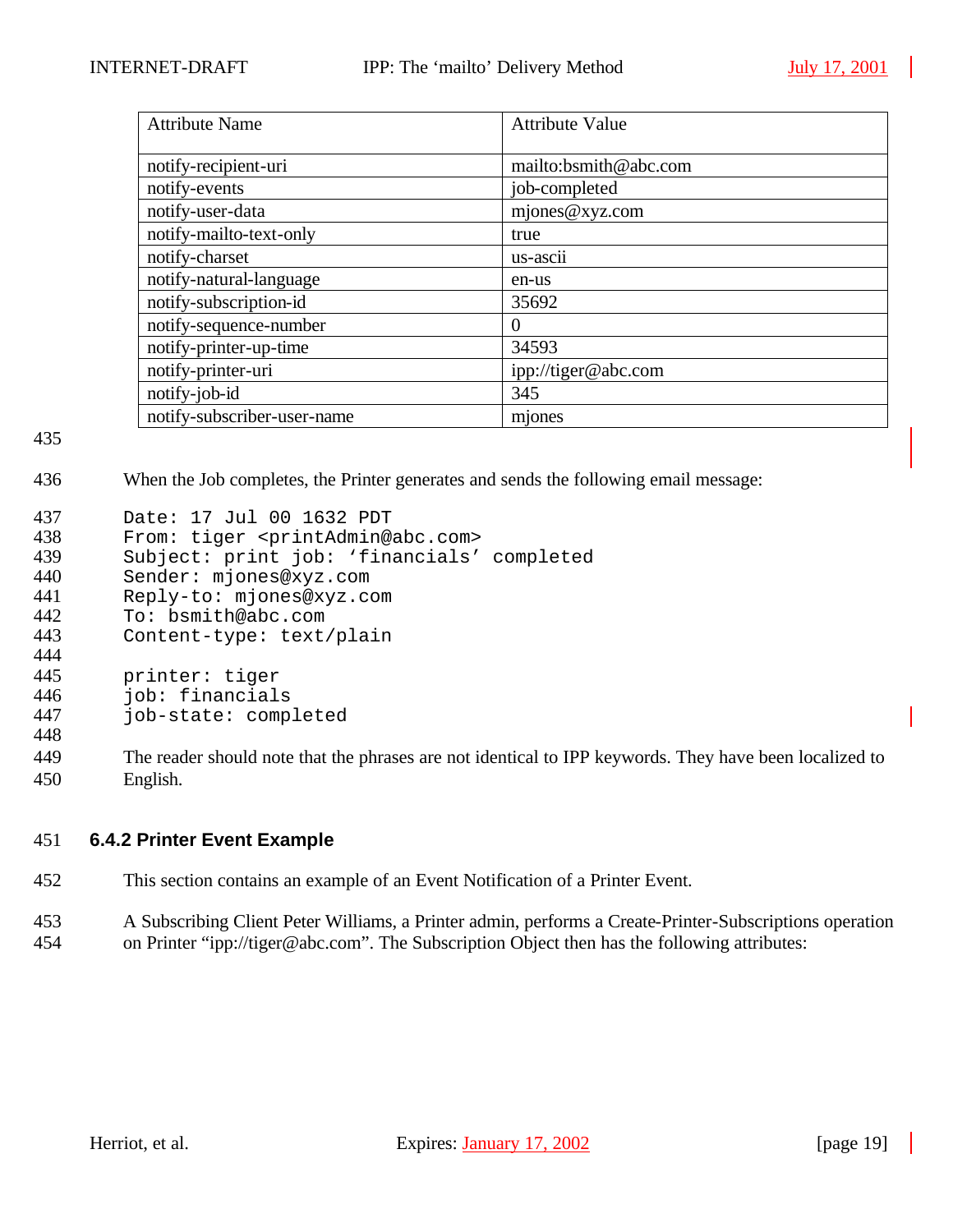| <b>Attribute Name</b>        | <b>Attribute Value</b>   |
|------------------------------|--------------------------|
| notify-recipient-uri         | mailto:pwilliams@abc.com |
| notify-events                | printer-state-changed    |
| notify-mailto-text-only      | true                     |
| notify-charset               | us-ascii                 |
| notify-natural-language      | en-us                    |
| notify-subscription-id       | 4623                     |
| notify-sequence-number       | $\theta$                 |
| notify-printer-uptime        | 23002                    |
| notify-printer-uri           | ipp://tiger@abc.com      |
| notify-lease-expiration-time | 0                        |
| notify-subscriber-user-name  | pwilliams                |

456 When the Printer jams, the Printer generates and sends the following email message:

| 457 | Date: 29 Aug 00 0832 PDT                              |
|-----|-------------------------------------------------------|
| 458 | From: tiger <printadmin@abc.com></printadmin@abc.com> |
| 459 | Subject: printer: 'tiger' has stopped                 |
| 460 | To: pwilliams@abc.com                                 |
| 461 | Content-type: text/plain                              |
| 462 |                                                       |
| 463 | Printer tiger has stopped with a paper jam.           |
| 464 |                                                       |

465 The reader should note that the phrases are not identical to IPP keywords. They have been localized to 466 English.

## 467 **6.4.3 Printer Event Example (localized to Danish)**

468 This section contains an example of an Event Notification of a Printer Event localized to Danish.

469 A Subscribing Client Per Jensen, a Printer admin, performs a a Create-Printer-Subscriptions operation 470 on Printer "ipp://tiger@def.dk". The Subscription Object then has the following attributes: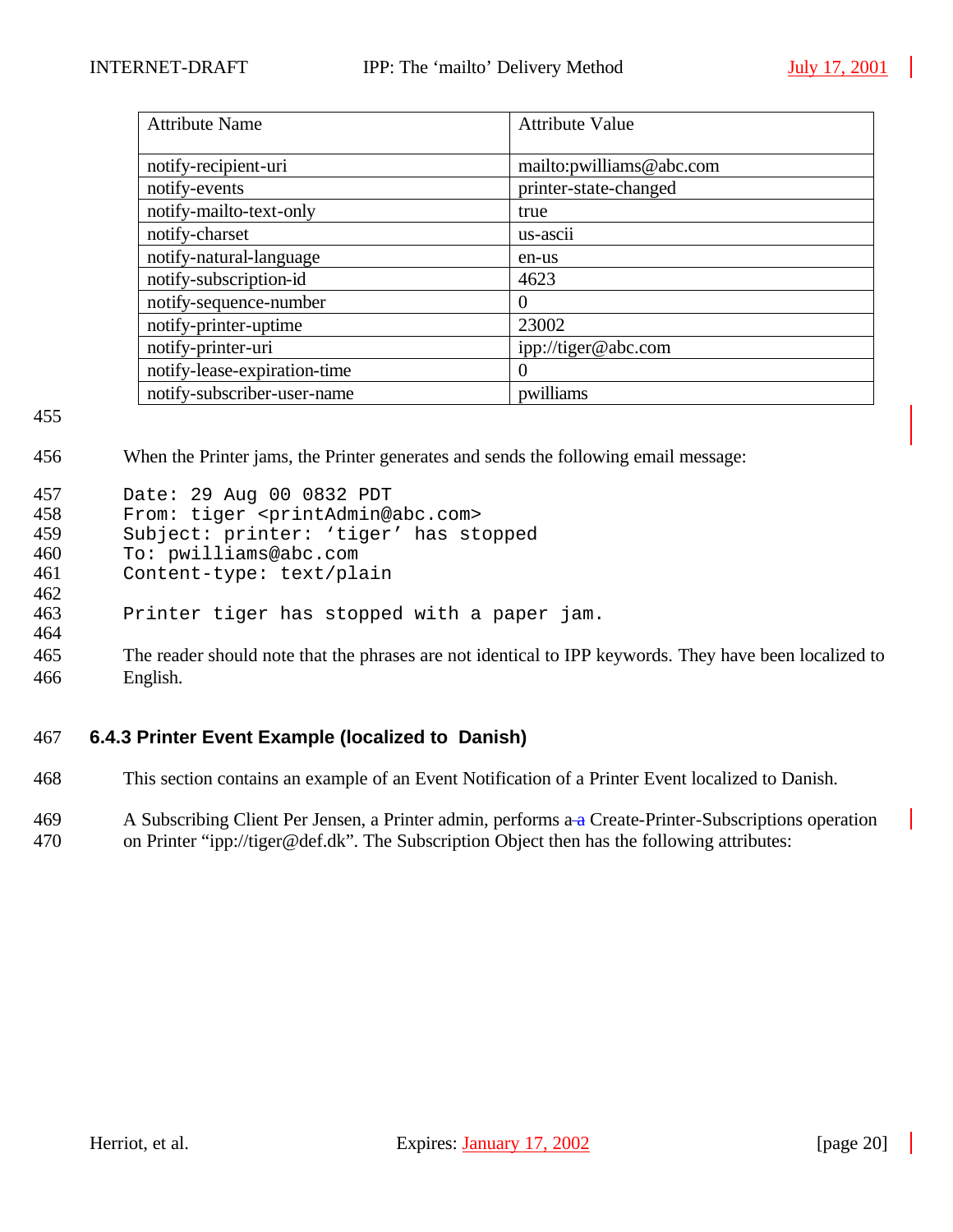| <b>Attribute Name</b>        | <b>Attribute Value</b> |
|------------------------------|------------------------|
| notify-recipient-uri         | mailto: pjensen@def.dk |
| notify-events                | printer-state-changed  |
| notify-mailto-text-only      | true                   |
| notify-charset               | $utf-8$                |
| notify-natural-language      | da                     |
| notify-subscription-id       | 50225                  |
| notify-sequence-number       | $\theta$               |
| notify-printer-uptime        | 53217                  |
| notify-printer-uri           | ipp://tiger@def.dk     |
| notify-lease-expiration-time | $\theta$               |
| notify-subscriber-user-name  | piensen                |

472 When the Printer jams, the Printer generates and sends the following email message:

| 473        | Date: 29 Jan 00 0832 CET                  |
|------------|-------------------------------------------|
| 474        | From: tiger <admin@def.dk></admin@def.dk> |
| 475        | Subject: Printeren 'tiger' er standset    |
| 476        | To: pjensen@def.dk                        |
| 477        | Content-type: text/plain; charset=utf-8   |
| 478        |                                           |
| 479        | Printerens navn er 'tiger'.               |
| 480        | Printeren er standset.                    |
| 481        | Aarsagen er papir stop.                   |
| $\sqrt{2}$ |                                           |

482

#### 483 **7 Conformance Requirements**

- 484 The 'mailto' Delivery Method is RECOMMENDED for a Printer to support.
- 485 If the Printer supports the 'mailto' Delivery Method, the Printer MUST:
- 486 1. meet the conformance requirements defined in [ipp-ntfy].
- 487 2. support the "notify-mailto-text-only" "Subscription Object attribute defined in section 5.1.1.
- 488 3. support the syntax for the "notify-recipient-uri" Subscription Object attribute defined in section 489 5.2.1
- 490 4. support the use for the "notify-user-data" Subscription Object attribute defined in section 5.2.2
- 491 5. support SMTP for sending Event Notifications.
- 492 6. support the 'text/plain' Content-Type for the message body.
- 493 7. support sending Event Notification via email with the content specified in section 5.2.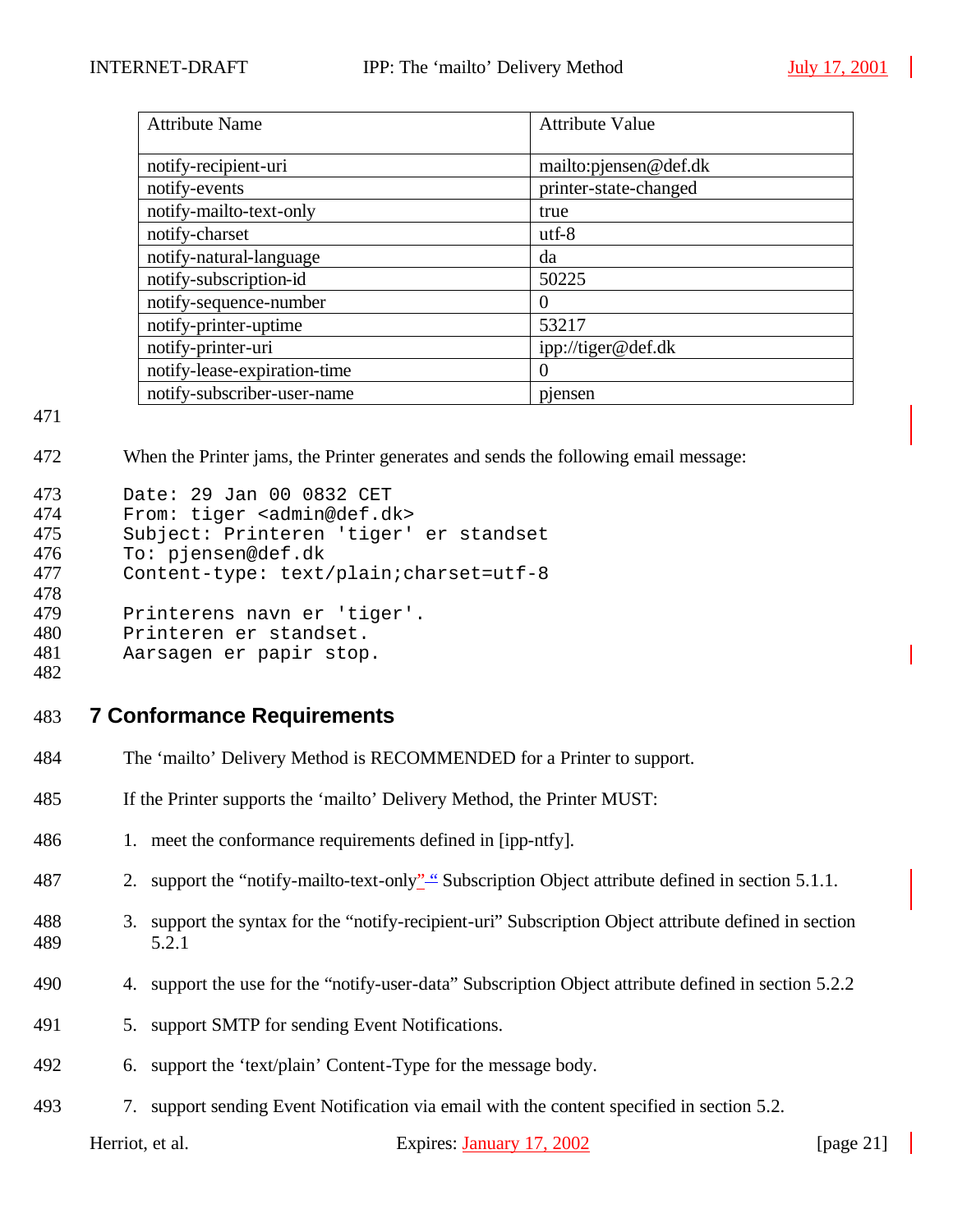## **8 IANA Considerations**

- Because the 'mailto' URL scheme is already defined in a standards track document [RFC 2368] and has 496 been registered with IANA as a URL scheme, this document does not require anything further of IANAthat the mailto URL scheme be further registered as a protocol scheme.
- The rest of this section contains the exact registration information for IANA to add to the various IPP Registries according to the procedures defined in RFC 2911 [RFC2911] section 6 to cover the
- definitions in this document.
- *Note to RFC Editors: Replace RFC NNNN below with the RFC number for this document, so that it accurately reflects the content of the information for the IANA Registry.*

## **8.1 Attribute Registration**

 The following table lists the attribute defined in this document. This is to be registered according to the procedures in RFC 2911 [RFC2911] section 6.2.

| 506 | Subscription Template attributes: | Ref.     | Section: |
|-----|-----------------------------------|----------|----------|
| 507 | notify-mailto-text-only (boolean) | RFC NNNN | 5.1.1    |
| 508 |                                   |          |          |

- The resulting attribute registration will be published in the
- ftp://ftp.iana.org/in-notes/iana/assignments/ipp/attributes/
- area.

## **8.2 Additional uriScheme Attribute Value Registration for the "operations-supported" Printer Attribute**

- The following table lists the uriScheme value defined in this document as an additional uriScheme value for use with the "notify-schemes-supported" Printer attribute defined in [ipp-ntfy]. This is to be registered according to the procedures in RFC 2911 [RFC2911] section 6.1.
- 518 uriScheme Attribute Values: Ref. Section:<br>519 mailto RFC NNNN 5.2.1 RFC NNNN
- The resulting uri scheme attribute value registration will be published in the ftp://ftp.iana.org/in-notes/iana/assignments/ipp/attribute-values/notify-schemes-supported/
- area.

## **9 Internationalization Considerations**

 This Delivery Method presents no internationalization considerations beyond those covered in the [ipp-ntfy] document, and sections 6.1.3 and 6.2 of this document.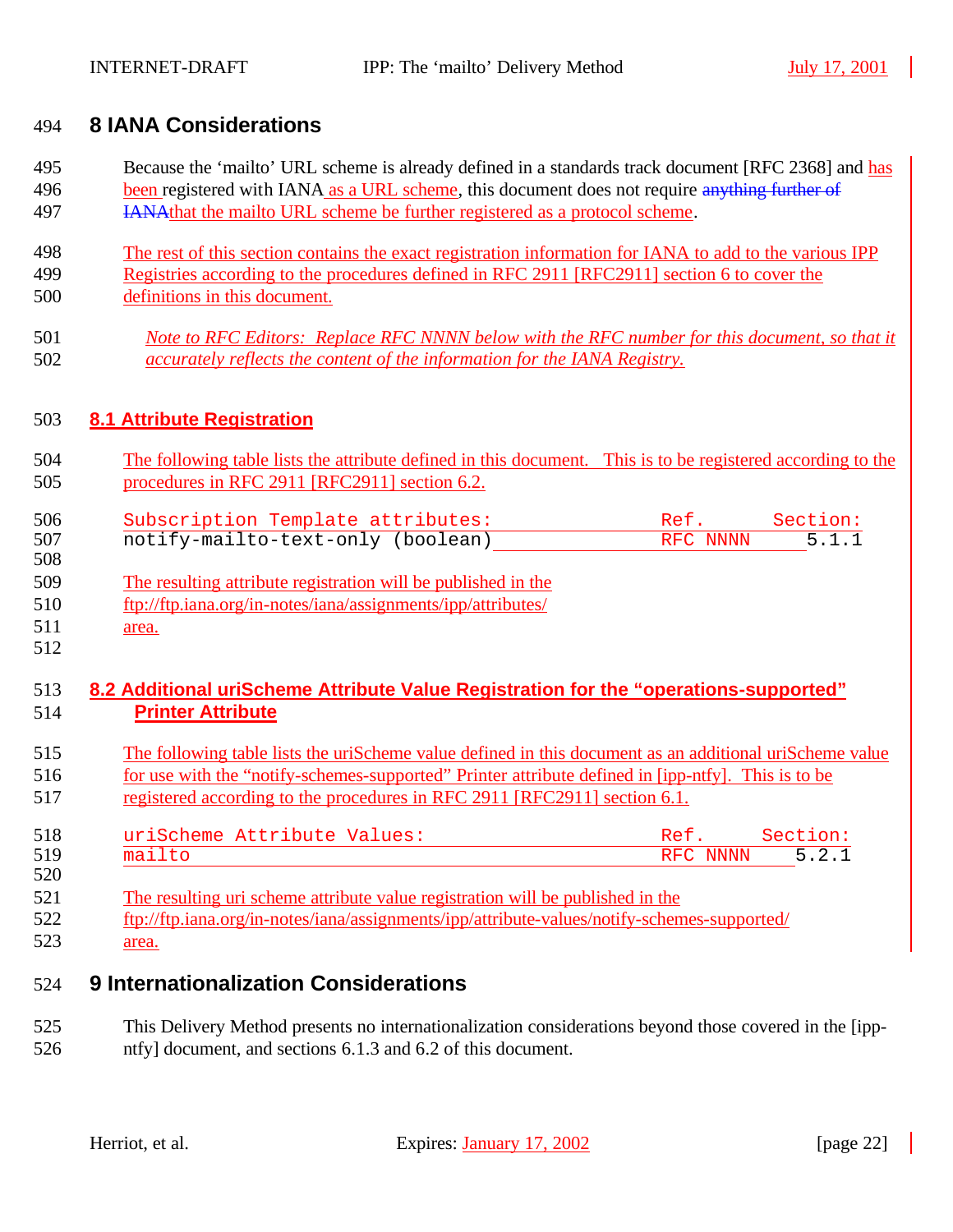The Notification Recipient is expected to present the email as received because the Printer does all necessary localization to the Event Notification contents.

## **10 Security Considerations**

 The biggest security concern is that a Subscribing Client will cause unsolicited Event Notifications to be sent to third parties, potentially creating denial-of-service problems (i.e., spam). The problem is even worse if the third parties are distribution lists.

- There exist scenarios where third party notification is required (see Scenario #2 and #3 in [ipp-not- req]). The fully secure solution would require active agreement of all persons before they can become Notification Recipients. However, requirement #9 in [ipp-req] ("There is no requirement for IPP Printer receiving the print request to validate the identity of an event recipient") argues against this. To minimize the risk, a Printer could disallow third party Notification Recipients (a traditional facsimile model).
- The Delivery Method recommends that the Subscribing Client supply his or her email address as the value of the "notify-user-data" attribute in the Subscription Creation Operation when the Notification Recipient is a third party. To reduce the chance of spamming or identify the spammer, a Printer could disallow third party Notification Recipients if the Subscribing Client doesn't supply the "notify-user-data" attribute with a valid email address.

 Some firewall administrators prevent mail attachments from being accepted into their organizations because of the problem of the attachments containing computer viruses. The 'mailto' Delivery Method allows the Subscribing Client to request that the Content-Type of a message body be 'text/plain'.

## **11 References**

 [ipp-iig] Hastings, T., Manros, C., Kugler, K, Holst H., Zehler, P., "Internet Printing Protocol/1.1: draft-ietf-550 ipp-implementers-guide-v11-034.txt, work in progress, May 9, 2000July 17, 2001.

 $\frac{1}{1}pp\text{-mod}$ 

- **R. deBry, T. Hastings, R. Herriot, S. Isaacson, P. Powell, "Internet Printing Protocol/1.0: Model and** Semantics", <draft-ietf-ipp-model-v11-07.txt>, May 22, 2000.
- [ipp-ntfy]
- Herriot, R., Hastings, T., Isaacson, S., Martin, J., deBry, R., Shepherd, M., Bergman, R., "Internet 556 Printing Protocol/1.1: IPP Event Notifications and Subscriptions Specification", <draft-ietf-ipp-not-
- 557 spec-074.txt>, August 30, 2000July 17, 2001.
- $[*ipp-pro-*]$ 559 <del>Herriot, R., Butler, S., Moore, P., Tuner, R., "Internet Printing Protocol/1.1: Encoding and</del> Transport", draft-ietf-ipp-protocol-v11-06.txt, May 20, 2000.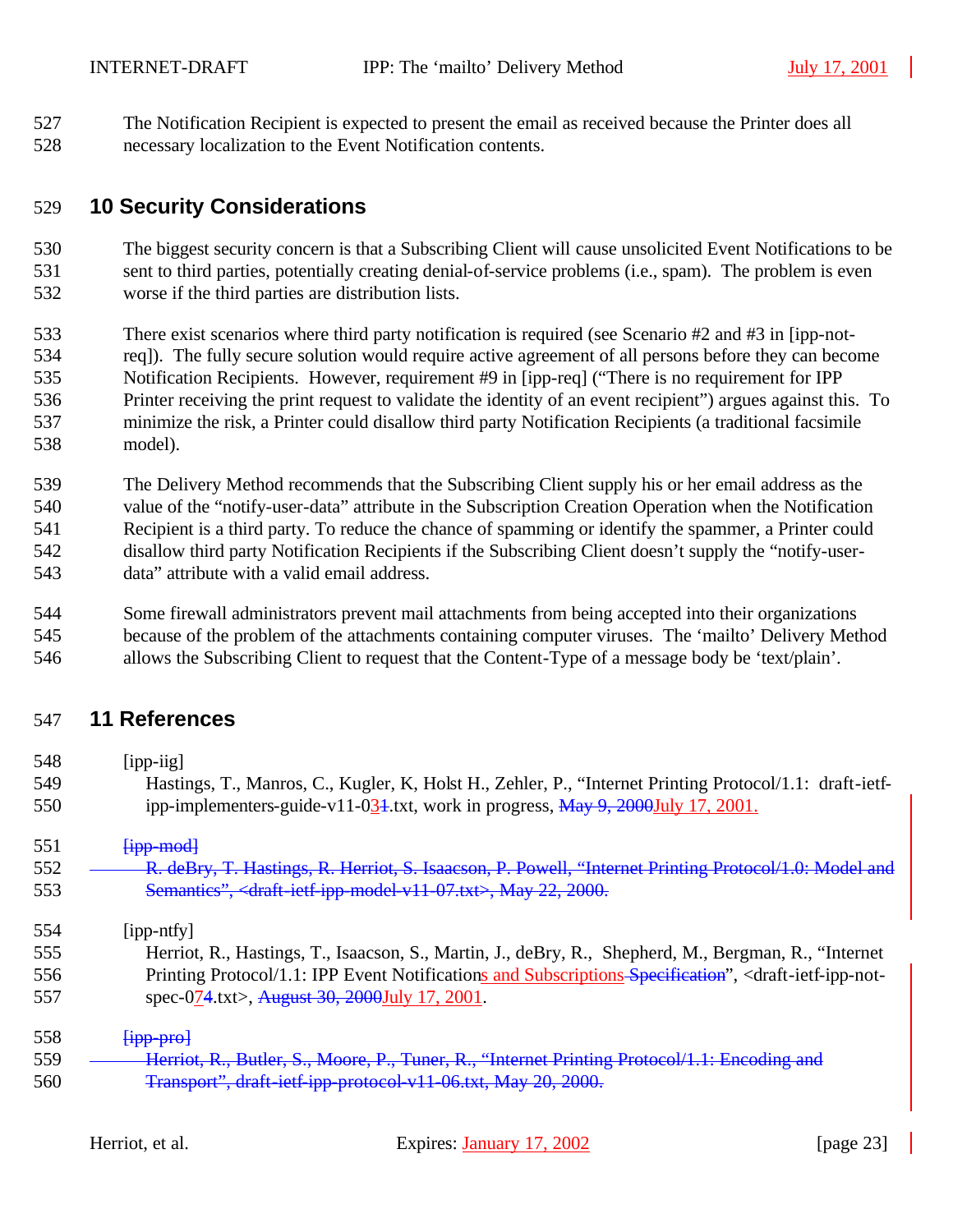$\blacksquare$ 

| 561<br>562 | [RFC821]<br>Jonathan B. Postel, "Simple Mail Transfer Protocol", RFC 821, August, 1982.                                                                 |
|------------|---------------------------------------------------------------------------------------------------------------------------------------------------------|
| 563        | [RFC822]                                                                                                                                                |
| 564        | David H. Crocker, "Standard For The Format Of ARPA Internet Text Messages", RFC 822, August                                                             |
| 565        | 13, 1982.                                                                                                                                               |
| 566        | [RFC1341]                                                                                                                                               |
| 567        | N. Borenstein, N. Freed, "MIME (Multipurpose Internet Mail Extensions): Mechanisms for                                                                  |
| 568        | Specifying and Describing the Format of Internet Message Bodies", RFC 1341, June, 1992.                                                                 |
| 569        | [RFC1521]                                                                                                                                               |
| 570        | N. Borenstein, N. Freed, "MIME (Multipurpose Internet Mail Extensions) Part One: Mechanisms for                                                         |
| 571        | Specifying and Describing the Format of Internet Message Bodies", RFC 1521, September 1993.                                                             |
| 572        | [RFC1891]                                                                                                                                               |
| 573        | K. Moore, "SMTP Service Extension for Delivery Status Notifications", RFC 1891, January 1996                                                            |
| 574        | [RFC2026]                                                                                                                                               |
| 575        | S. Bradner, "The Internet Standards Process -- Revision 3", RFC 2026, October 1996.                                                                     |
| 576        | [RFC2046]                                                                                                                                               |
| 577<br>578 | R. Fielding, J. Gettys, J. Mogul, H. Frystyk, L. Masinter, P. Leach, T. Berners-Lee, "Hypertext"<br>Transfer Protocol - HTTP/1.1", RFC 2616, June 1999. |
| 579        | [RFC2368]                                                                                                                                               |
| 580        | P. Hoffman, L. Masinter, J. Zawinski, "The mailto URL scheme", RFC 26162368, July 1998.                                                                 |
| 581        | $-$ [RFC2616]                                                                                                                                           |
| 582        | R. Fielding, J. Gettys, J. Mogul, H. Frystyk, L. Masinter, P. Leach, T. Berners-Lee, "Hypertext                                                         |
| 583        | Transfer Protocol - HTTP/1.1", RFC 2616, June 1999.                                                                                                     |
| 584        | $-$ [RFC2633]                                                                                                                                           |
| 585        | B. Ramsdell, "S/MIME Version 3 Message Specification", RFC 2633, June 1999.                                                                             |
| 586        | [RFC2910]                                                                                                                                               |
| 587        | Herriot, R., Butler, S., Moore, P., Tuner, R., "Internet Printing Protocol/1.1: Encoding and                                                            |
| 588        | Transport", RFC 2910, September, 2000.                                                                                                                  |
| 589        | [RFC2911]                                                                                                                                               |
| 590        | R. deBry, T. Hastings, R. Herriot, S. Isaacson, P. Powell, "Internet Printing Protocol/1.0: Model and                                                   |
| 591        | Semantics", RFC 2911, September, 2000.                                                                                                                  |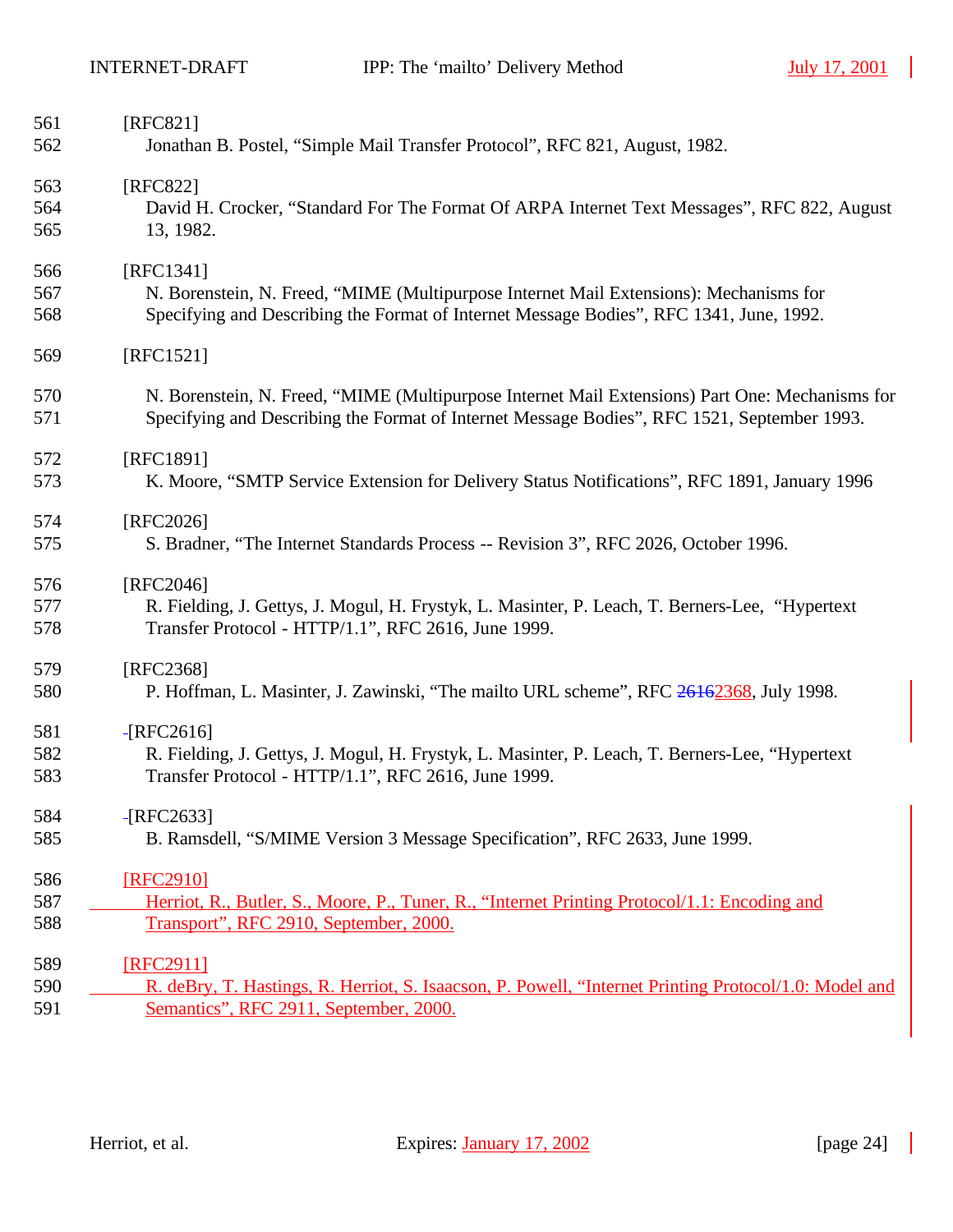$\blacksquare$ 

# **12 Author's Addresses**

| 593<br>594 | <b>Robert Herriot</b>                                           |
|------------|-----------------------------------------------------------------|
| 595        |                                                                 |
| 596        | <b>Xerox Corporation</b><br>3400 Hillview Ave., Bldg #1         |
| 597        |                                                                 |
|            | Palo Alto, CA 94304                                             |
| 598        |                                                                 |
| 599        | Phone: 650-813-7696                                             |
| 600        | Fax: 650-813-6860                                               |
| 601        | Email: robert.herriot@pahv.xerox.com                            |
| 602        | Henrik Holst                                                    |
| 603        | i-data international a/s                                        |
| 604        |                                                                 |
| 605        | Vadstrupvej 35-43                                               |
| 606        | 2880 Bagsvaerd, Denmark                                         |
| 607<br>608 | Phone: $+454436-6000$                                           |
|            | Fax: $+45$ 4436-6111                                            |
| 609        |                                                                 |
| 610        | e-mail: hh@i-data.com                                           |
| 611        |                                                                 |
| 612<br>613 | <b>Tom Hastings</b>                                             |
| 614        | <b>Xerox Corporation</b><br>737 Hawaii St. ESAE 231             |
| 615        |                                                                 |
| 616        | El Segundo, CA 90245                                            |
| 617        | Phone: 310-333-6413                                             |
| 618        | Fax: 310-333-5514                                               |
| 619        | e-mail: hastings@cp10.es.xerox.com                              |
| 620        |                                                                 |
| 621        | Carl-Uno Manros                                                 |
| 622        | <b>Xerox Corporation</b>                                        |
| 623        | 737 Hawaii St. ESAE 231                                         |
| 624        | El Segundo, CA 90245                                            |
| 625        |                                                                 |
| 626        | Phone: 310-333-8273                                             |
| 627        | Fax: 310-333-5514                                               |
| 628        | e-mail: manros@cp10.es.xerox.com                                |
| 629        |                                                                 |
| 630        |                                                                 |
| 631        | <b>IPP Web Page: http://www.pwg.org/ipp/</b>                    |
| 632        | <b>IPP Mailing List: ipp@pwg.org</b>                            |
| 633        |                                                                 |
| 634        | To subscribe to the ipp mailing list, send the following email: |
| 635        | 1) send it to majordomo@pwg.org                                 |
|            |                                                                 |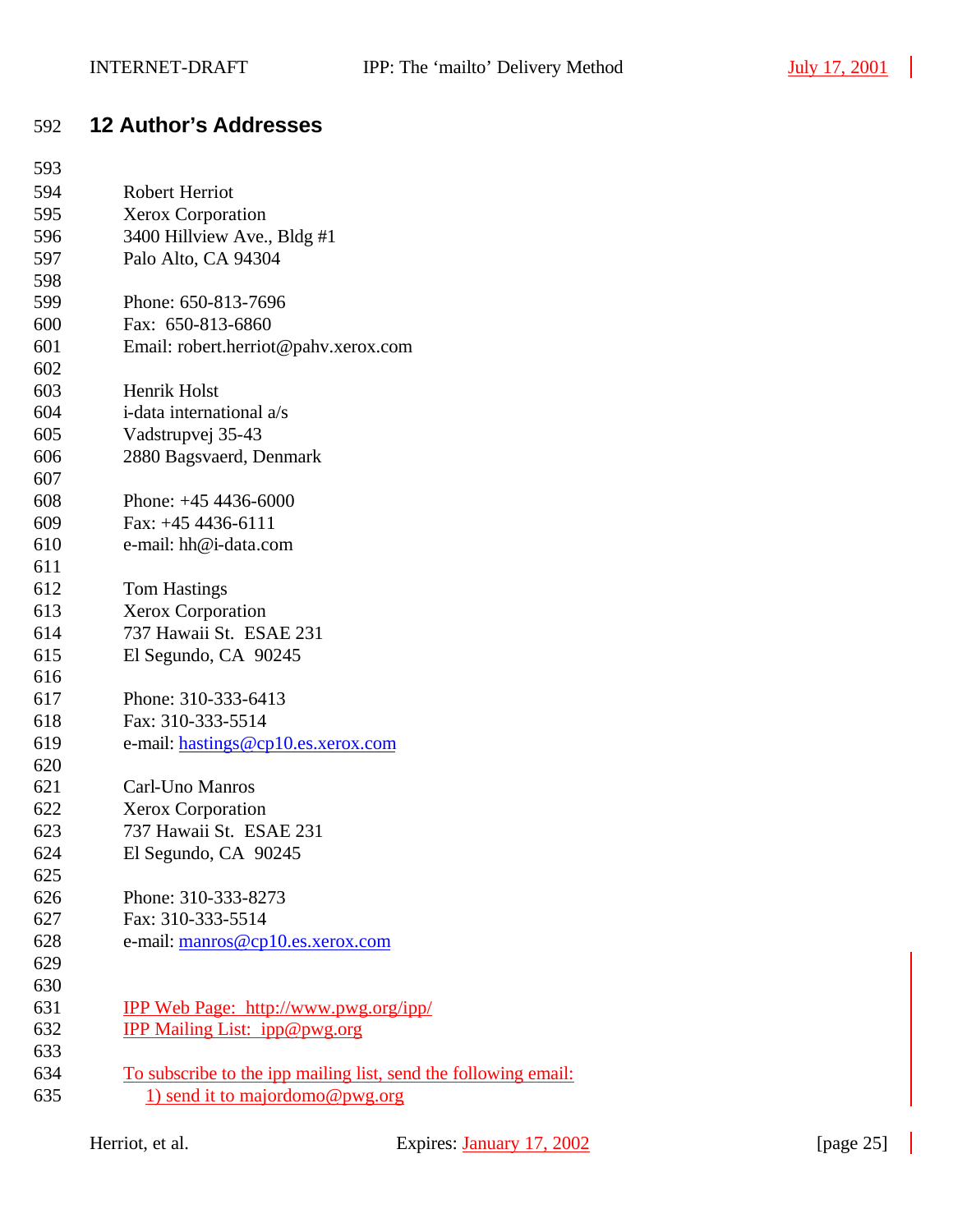| 636<br>637<br>638<br>639<br>640 | 2) leave the subject line blank<br>3) put the following two lines in the message body:<br>subscribe ipp<br>end |
|---------------------------------|----------------------------------------------------------------------------------------------------------------|
| 641                             | Implementers of this specification document are encouraged to join IPP Mailing List in order to                |
| 642                             | participate in any discussions of clarification issues and review of registration proposals for additional     |
| 643                             | attributes and values. In order to reduce spam the mailing list rejects mail from non-subscribers, so you      |
| 644                             | must subscribe to the mailing list in order to send a question or comment to the mailing list.                 |
| 645                             | <b>13 Summary of Base IPP Documents</b>                                                                        |
| 646                             | The base set of IPP documents includes:                                                                        |

- Design Goals for an Internet Printing Protocol [RFC2567]
- Rationale for the Structure and Model and Protocol for the Internet Printing Protocol [RFC2568]
- Internet Printing Protocol/1.1: Model and Semantics [RFC2911]
- Internet Printing Protocol/1.1: Encoding and Transport [RFC2910]
- Internet Printing Protocol/1.1: Implementer's Guide [ipp-iig]
- Mapping between LPD and IPP Protocols [RFC2569]
- Internet Printing Protocol (IPP): IPP Event Notifications and Subscriptions [ipp-ntfy]
- The "Design Goals for an Internet Printing Protocol" document takes a broad look at distributed
- printing functionality, and it enumerates real-life scenarios that help to clarify the features that need to be included in a printing protocol for the Internet. It identifies requirements for three types of users:
- end users, operators, and administrators. It calls out a subset of end user requirements that are satisfied
- in IPP/1.0. A few OPTIONAL operator operations have been added to IPP/1.1.
- The "Rationale for the Structure and Model and Protocol for the Internet Printing Protocol" document describes IPP from a high level view, defines a roadmap for the various documents that form the suite of IPP specification documents, and gives background and rationale for the IETF working group's major decisions.
- The "Internet Printing Protocol/1.1: Model and Semantics" document describes a simplified model with abstract objects, their attributes, and their operations that are independent of encoding and transport. It introduces a Printer and a Job object. The Job object optionally supports multiple documents per Job. It also addresses security, internationalization, and directory issues.
- The "Internet Printing Protocol/1.1: Encoding and Transport" document is a formal mapping of the abstract operations and attributes defined in the model document onto HTTP/1.1 [RFC2616]. It defines the encoding rules for a new Internet MIME media type called "application/ipp". This document also defines the rules for transporting over HTTP a message body whose Content-Type is "application/ipp". This document defines the 'ippget' scheme for identifying IPP printers and jobs.